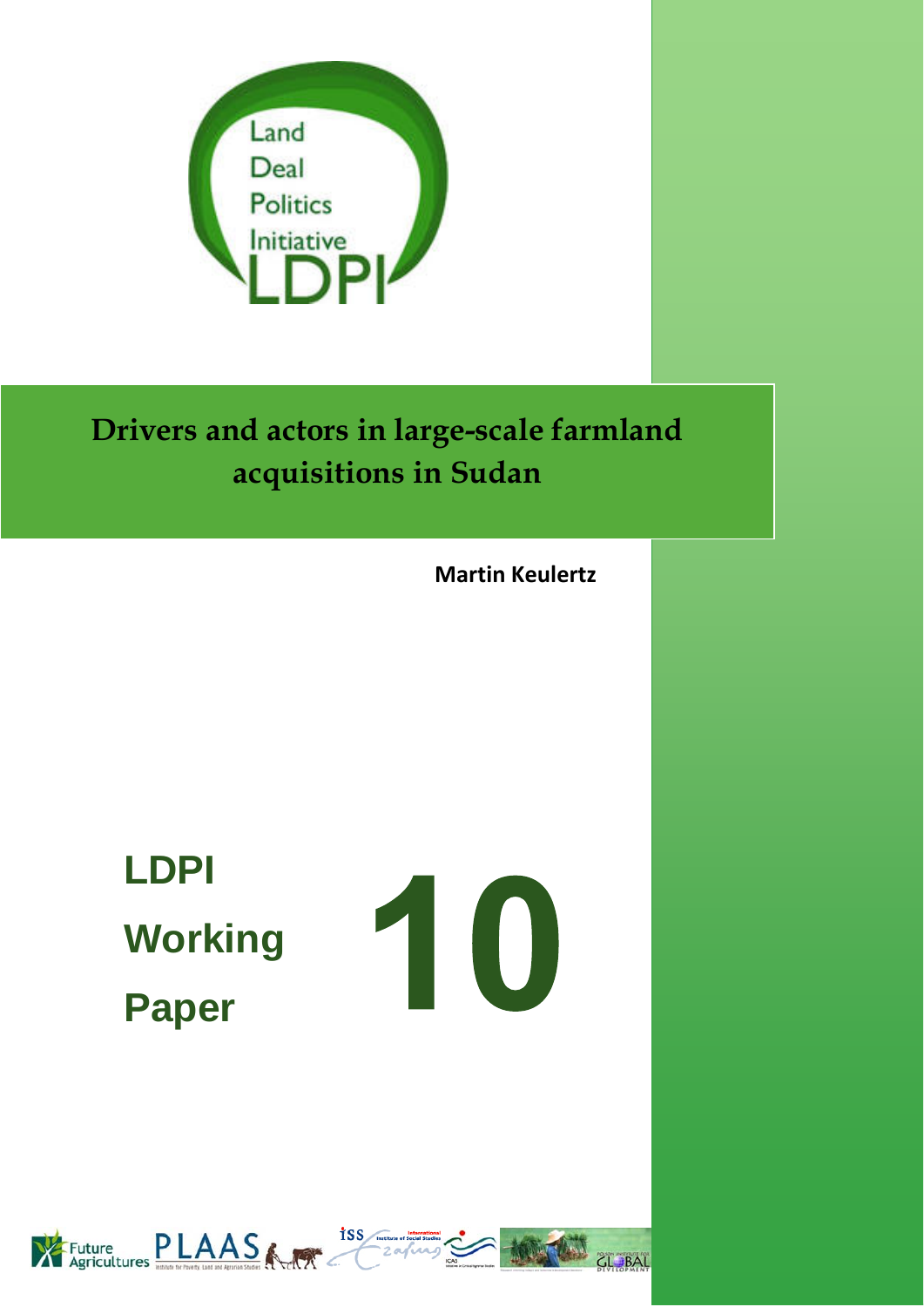### **Drivers and actors in large‐scale farmland acquisitions in Sudan**

*by* Martin Keulertz

| Published by:<br><b>The Land Deal Politics Initiative</b><br>www.iss.nl/ldpi<br>landpolitics@gmail.com |                                                                                                                                                                                      |                                                                      |                                  |
|--------------------------------------------------------------------------------------------------------|--------------------------------------------------------------------------------------------------------------------------------------------------------------------------------------|----------------------------------------------------------------------|----------------------------------|
| in collaboration with:                                                                                 |                                                                                                                                                                                      |                                                                      |                                  |
| <b>Institute for Development Studies (IDS)</b><br>University of Sussex                                 |                                                                                                                                                                                      |                                                                      |                                  |
| Library Road                                                                                           |                                                                                                                                                                                      |                                                                      |                                  |
| Brighton, BN1 9RE                                                                                      |                                                                                                                                                                                      |                                                                      |                                  |
| United Kingdom                                                                                         |                                                                                                                                                                                      |                                                                      |                                  |
|                                                                                                        | Tel: +44 1273 606261 Fax: +44 1273 621202 E-mail: ids@ids.ac.uk                                                                                                                      |                                                                      | Website: www.ids.ac.uk           |
| <b>Initiatives in Critical Agrarian Studies (ICAS)</b>                                                 |                                                                                                                                                                                      |                                                                      |                                  |
|                                                                                                        | <b>International Institute of Social Studies (ISS)</b>                                                                                                                               |                                                                      |                                  |
| P.O. Box 29776                                                                                         |                                                                                                                                                                                      |                                                                      |                                  |
| 2502 LT The Hague                                                                                      |                                                                                                                                                                                      |                                                                      |                                  |
| The Netherlands                                                                                        |                                                                                                                                                                                      |                                                                      |                                  |
|                                                                                                        |                                                                                                                                                                                      | Tel: +31 70 426 0664 Fax: +31 70 426 0799 E-mail: iss.icas@gmail.com | Website: www.iss.nl/icas         |
| Bellville 7535, Cape Town<br>South Africa                                                              | The Institute for Poverty, Land and Agrarian Studies (PLAAS)<br>School of Government, Faculty of Economic and Management Sciences<br>University of the Western Cape, Private Bag X17 |                                                                      |                                  |
|                                                                                                        | Tel: +27 21 959 3733 Fax: +27 21 959 3732                                                                                                                                            | E-mail: plaas@uwc.ac.za                                              | Website: www.plaas.org.za        |
| Department of Development Sociology<br><b>Cornell University</b><br>133 Warren Hall<br>Ithaca NY 14853 | The Polson Institute for Global Development                                                                                                                                          |                                                                      |                                  |
| <b>United States of America</b><br>Tel: +1 607 255-3163                                                | Fax: +1 607 254-2896                                                                                                                                                                 | E-mail: ta12@cornell.edu                                             | Website: polson.cals.cornell.edu |
|                                                                                                        |                                                                                                                                                                                      |                                                                      |                                  |

© February 2013 *All rights reserved. No part of this publication may be reproduced or transmitted in any form or by any means without prior permission from the publisher and the author.*

*Published with support from the UK Department for International Development (DfID), Atlantic Philanthropies, Inter‐Church Organization for Development Cooperation (ICCO), Ford Foundation and Miserior.*

*Land Deal Politics Initiative*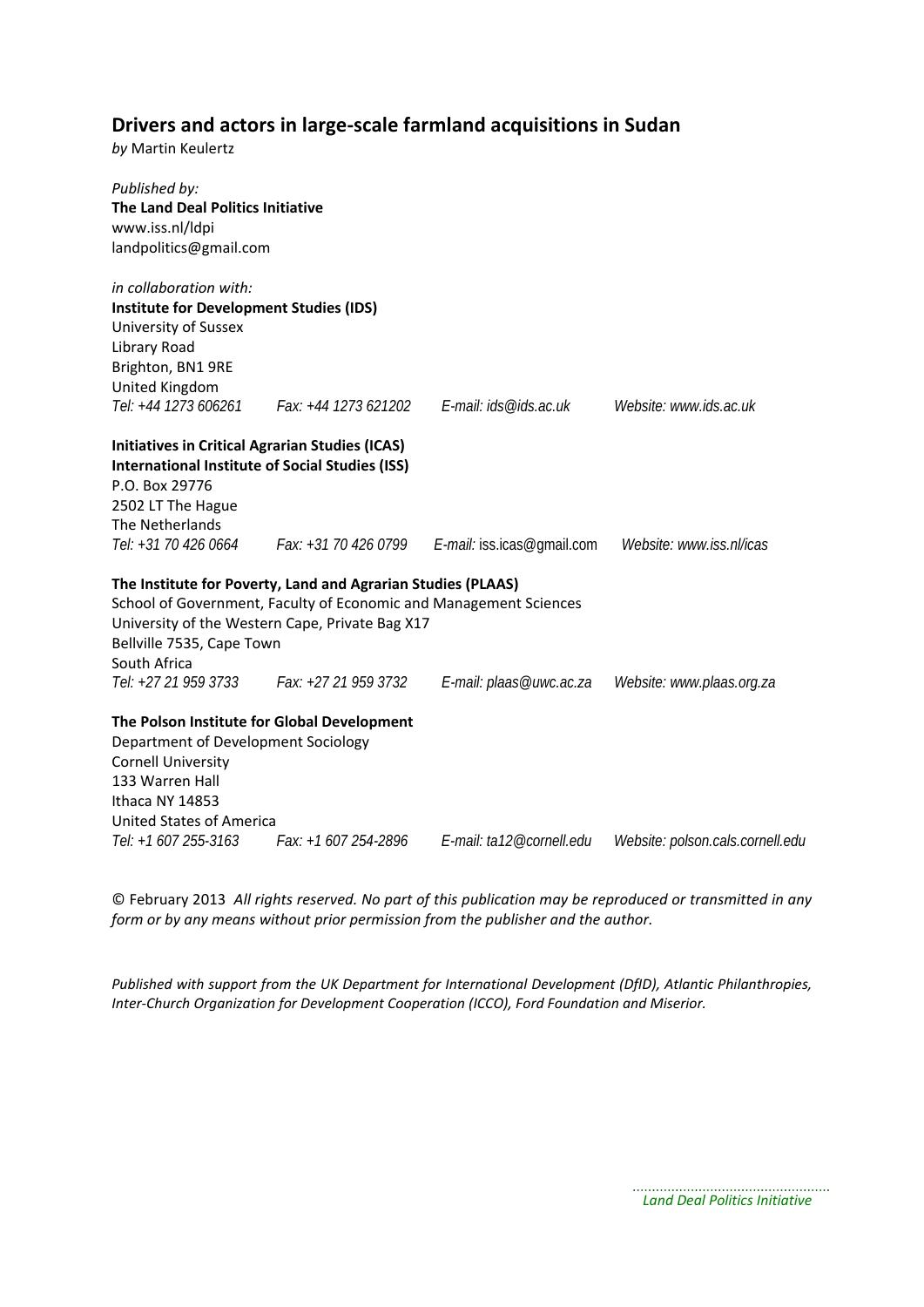### **Abstract**

This study analyses the political, economic and social impacts of the land and 'virtual water' grab in Southern Sudan. The 'virtual water' concept, which explains the absence of water wars through water embedded in agricultural imports, has been a major breakthrough in the study of the Middle Eastern water question. This paper shows how agricultural commodities in the form of virtual water are at the heart of Middle Eastern investors' interests. The paper sheds light on investments in Southern Sudan, which are a form of water arbitrage by investing countries. The virtual extension of the investing countries' Lebensraum into the recipient countries is part of a 'new scramble' over African resources namely water resources. However, the risks of such investment activities lie in the social and environmental sphere with tribal conflicts and poor soil quality.

# **About the author**

**Martin Keulertz** is a PhD researcher at King's College London. His research analyses the recent surge of foreign direct investment in East Africa from a water security perspective. Currently based in the Middle East, he researches the alternatives to demand-side water management in the Middle East through investments in sub-Saharan Africa. His further research interests relate to the role of 'virtual water' in the global political economy of food trade. He takes a critical approach to the role of agribusinesses in the unofficial trade of 'virtual water' resources at a time of global political and economic change. He is one the editors of the *Handbook on Land and Water Grabs: Foreign Direct Investment and Food and Water Security* published by Routledge in August 2012.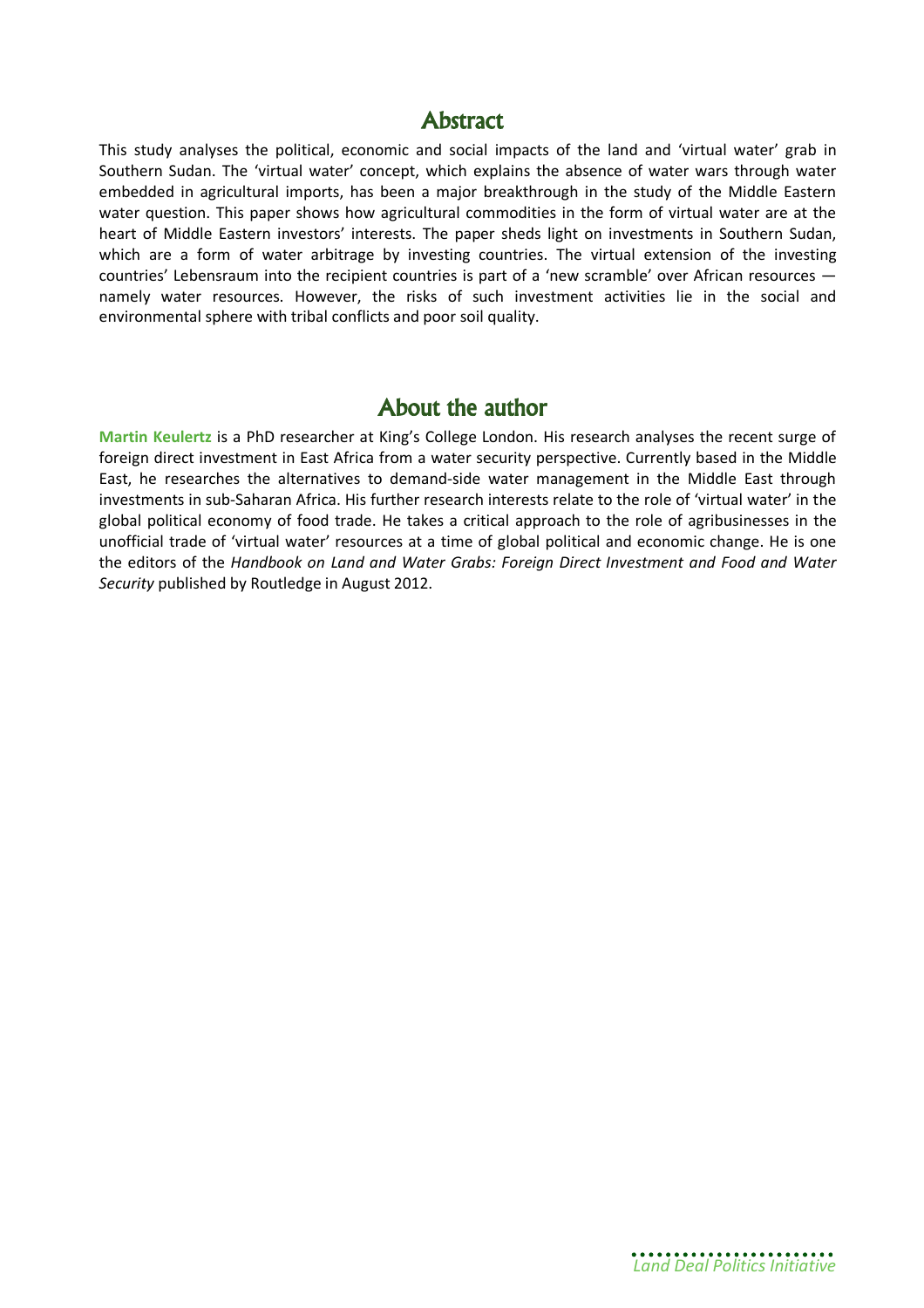# **Acronyms**

| ABCD          | Archers Daniels Midlands, Bunge, Cargill and Louis Dreyfus       |
|---------------|------------------------------------------------------------------|
| ADM           | <b>Archers Daniels Midlands</b>                                  |
| AFRICOM-US    | African Command - United States                                  |
| <b>CFA</b>    | Cooperative Framework Agreement                                  |
| <b>CIA</b>    | Central Intelligence Agency                                      |
| <b>CPA</b>    | Comprehensive Peace Agreement                                    |
| <b>EU</b>     | <b>European Union</b>                                            |
| <b>FAO</b>    | Food and Agriculture Organisation                                |
| <b>GDP</b>    | <b>Gross Domestic Product</b>                                    |
| <b>GNPOC</b>  | <b>Greater Nile Petroleum Operating Company</b>                  |
| GOSS          | Government of Southern Sudan                                     |
| <b>IFPRI</b>  | International Food Policy Research Institute                     |
| <b>INGO</b>   | International non-Governmental Organisation                      |
| <b>NBI</b>    | Nile Basin Initiative                                            |
| <b>OECD</b>   | Organisation for Economic Cooperation and Development            |
| <b>SPLA</b>   | Sudan People's Liberation Army                                   |
| <b>UN</b>     | <b>United Nations</b>                                            |
| <b>UNESCO</b> | United Nations Educational, Scientific and Cultural Organisation |
| <b>UNFPA</b>  | United Nations Population Fund                                   |
| US.           | United States (of America)                                       |
| <b>USAID</b>  | United States Agency for International Development               |
|               |                                                                  |

# **Glossary**

| <b>Blue Water:</b>          | This water can be found in lakes, rivers or aquifers                                                                                                                                                 |  |
|-----------------------------|------------------------------------------------------------------------------------------------------------------------------------------------------------------------------------------------------|--|
| <b>Green Water:</b>         | A water source stemming from rainfall and water stored in the soil                                                                                                                                   |  |
| Liebensraum:                | Additional territory deemed necessary to a nation, especially Nazi Germany, for its<br>continued existence or economic well-being                                                                    |  |
| <b>Scramble for Africa:</b> | A process of invasion, occupation, colonisation and annexation of African territory by<br>European powers during the New Imperialism period, between 1881 and World War I<br>in 1914 (Carmody 2011). |  |
| <b>Prisoner's Dilemma:</b>  | A canonical example of a game analysed in game theory that shows why two<br>individuals might not cooperate, even if it appears in their best interest to do so.                                     |  |
| <b>Virtual Water:</b>       | Refers to the water used in the production of any commodity                                                                                                                                          |  |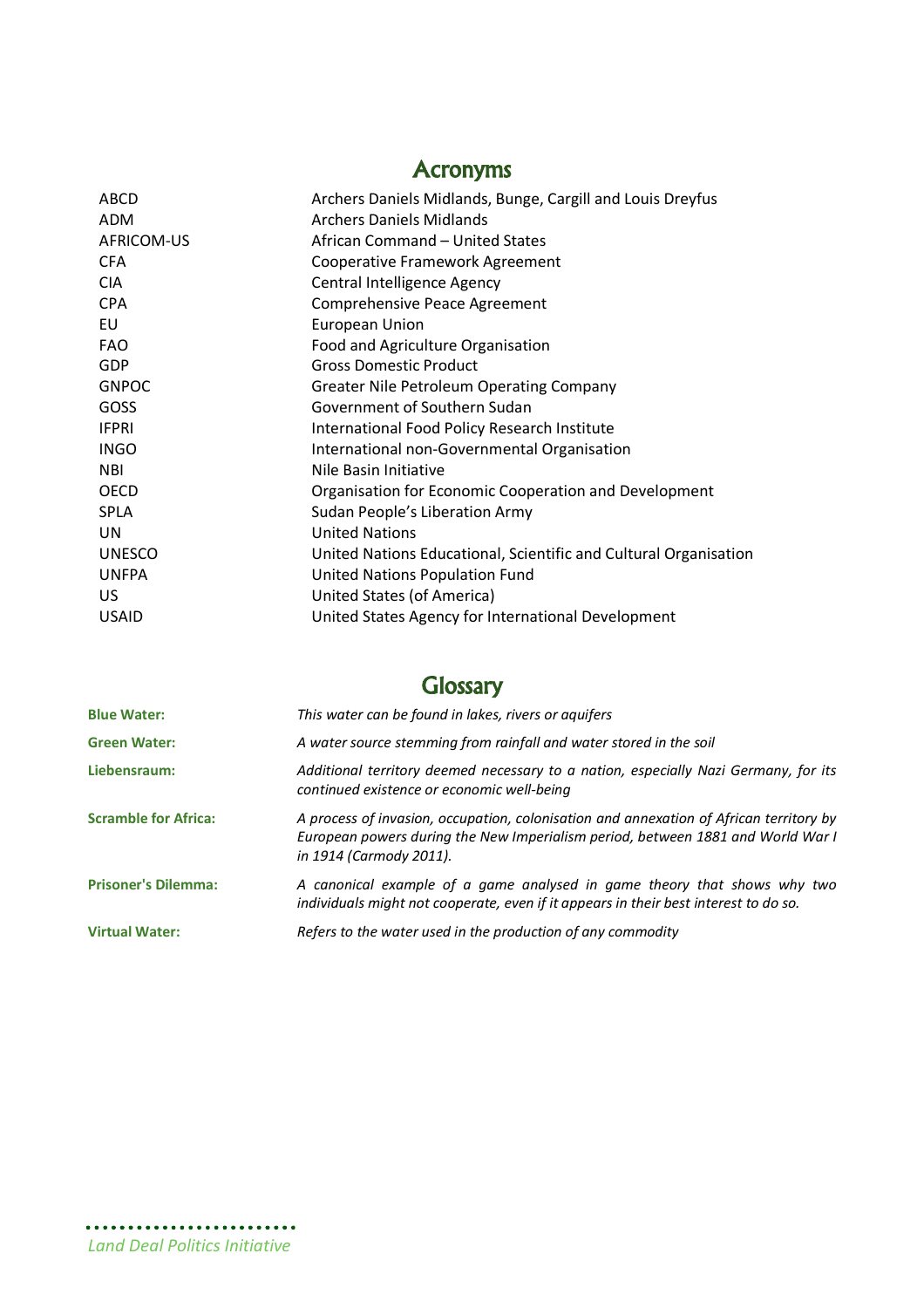# **Table of Contents**

| $\mathbf{2}$ |  |  |
|--------------|--|--|
| 3            |  |  |
|              |  |  |
|              |  |  |
|              |  |  |
| 4            |  |  |
|              |  |  |
| 5.           |  |  |
|              |  |  |
| 6            |  |  |
|              |  |  |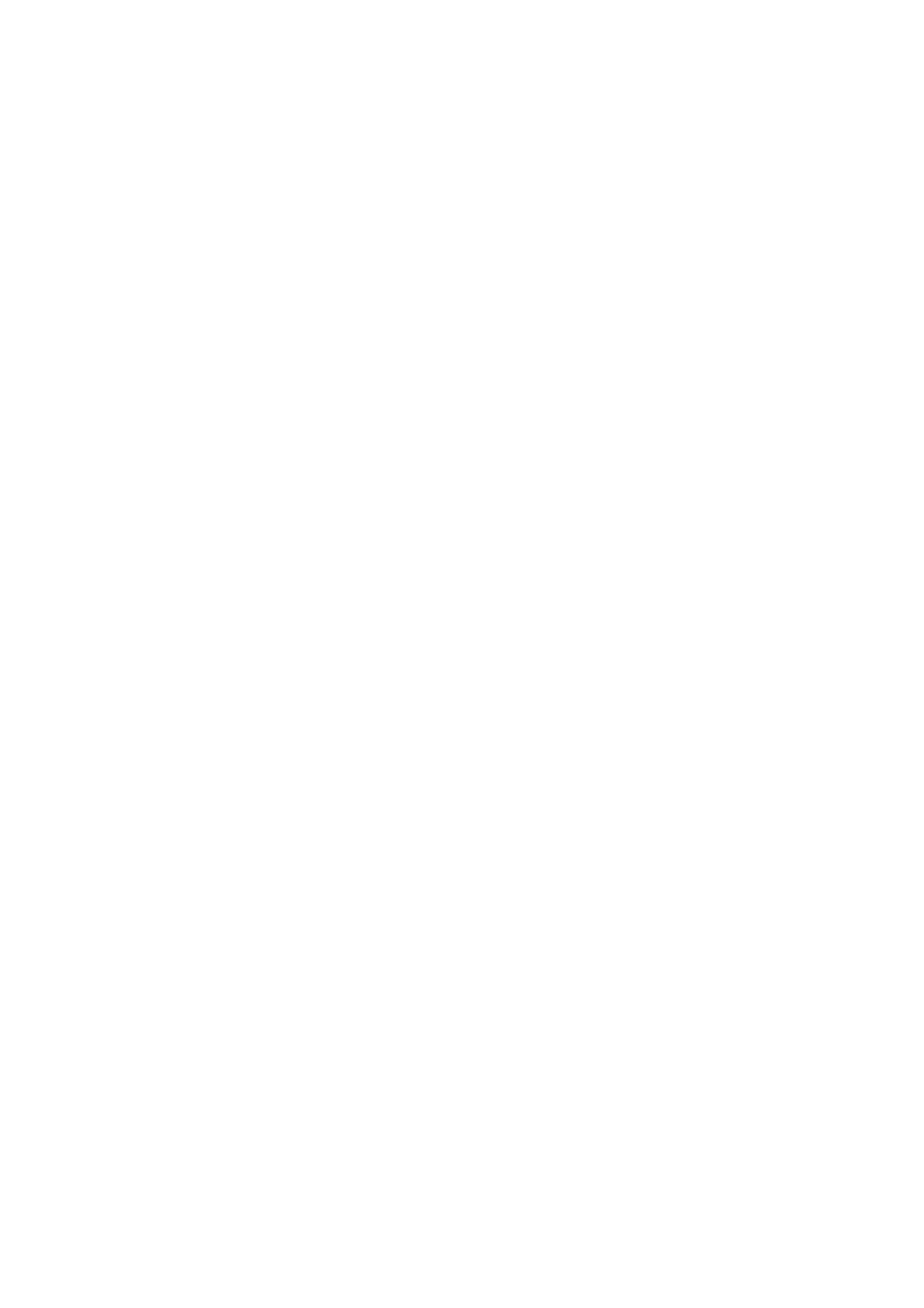# **1 Introduction**

Large-scale investments in African farmland have recently alarmed Western and African civil society; governments; development agencies; and human rights activists, as a new form of 'neocolonialism', 'land grabs' or a new form of a global rush for food security (Cotula et al 2009; GTZ 2009; Palmer 2010; de Schutter 2010). The main challenge of any research on this topic is located in the methodology of the study. Whereas the drivers of foreign direct investment can only be understood on the global scale, the impacts are only visible on the local scale. This paper sheds light on the reasons for foreign (mainly Asian) investors to turn a politically tense region such as East Africa, and in particular Southern Sudan, into a 'new Brazil' (AS 2 2010) or a 'breadbasket' for Asia (and Africa).

In particular, the paper will analyse current agricultural investments from the viewpoint of hydro-politics. This fairly recent (sub-)field of geopolitics is defined as (international) politics affected by the availability of water resources (Waterbury 1979). Tony Allan's 'virtual water' concept, which explains the absence of water wars through water embedded in agricultural imports, has been a major breakthrough in the study of the Middle Eastern water question (Allan 2002). It is argued that the main driver of land grabs is scarce water resources in the Middle East, South and East Asia. Land is abundantly available in countries such as Saudi Arabia, but it has not had water resources to support its food production ambitions. The production of food would require large-scale desalination plants, which would lead to unsustainable costs in the Saudi agricultural sector. Up until now, Middle Eastern economies were able to balance their water deficits through the import of 'virtual water' or water embedded in agricultural commodities. A dramatically changing global order, with changing food consumption patterns in Asia, has placed new pressures on the supply side. 'Land grabs, or foreign direct-investment in land, represent investment in African 'virtual water' resources and an extension of global food supply. Moreover hydro-politics seeks to fill the gap in the geopolitics/international relations' literature at a time of a 'new scramble' (Carmody 2011) in Africa with agriculture and therefore 'virtual water' as strategic resources. Acquiring access to land is part of the 'new scramble' on the African continent — to use an allusion to the international politics in Central Asia since the 1990s (and the British/Russian rivalry over Central Asia in late 19th century).

The literature on investments in farmland has grown significantly in the past 18 months. Most studies are located in the pessimist camp with alarmist views on foreign investment in African land. Within this camp are the German development agency, NGOs such as Grain and Robin Palmer from Oxfam. On the other side, von Braun and Meinzen-Dick from IFPRI (2009) mention the development opportunity for currently underdeveloped African political economies. The World Bank study (2010) is within the optimist camp, backing 'land grabs' as an opportunity for developing countries if a code of conduct can be implemented. The missing legal framework is also at the heart of the work by the Special Rapporteur on the Right to Food, Olivier de Schutter (2009), who places the emphasis on access to land. International law is mentioned in most studies to press for regulatory means. The only study to identify water as the main driver for land grabbing was conducted by Carin Smaller and Howard Mann (2009) which contributed to the debate around water law and access to land. However, it did not consider the crucial water/food/trade nexus which explains political economic issues around water and food security.

Investment in Sudanese land is not a new phenomenon. Early attempts in the 1970s and 80s failed due to insufficient investment or just plain greed (O'Brien 1981). The greatest optimist for a green revolution in Southern Sudan was David Hopper, who ascribed the southern half of the Sudan, as early as 1976, *'*as being potentially one of the richest farming regions in the world, with soil, sunlight, and water resources to produce enormous quantities of food — *as much, perhaps, as the entire world now produces!'* (Waterbury 2002: 141; *emphasis added*). The breadbasket rhetoric attracted investors from the Arab world in the 1970s. In the new millennium, it is resource scarcity that brings investors to Africa. The World Bank (2009) in a joint study with the Food and Agriculture Organisation (FAO) has also assessed the opportunities for farming in the Guinea Savannah Zone ranging from Western Africa to Madagascar. As the authors of this study argue, this land is largely still an untapped treasure which could provide desperately required supply increases not only for Africa but potentially also for other parts of the world.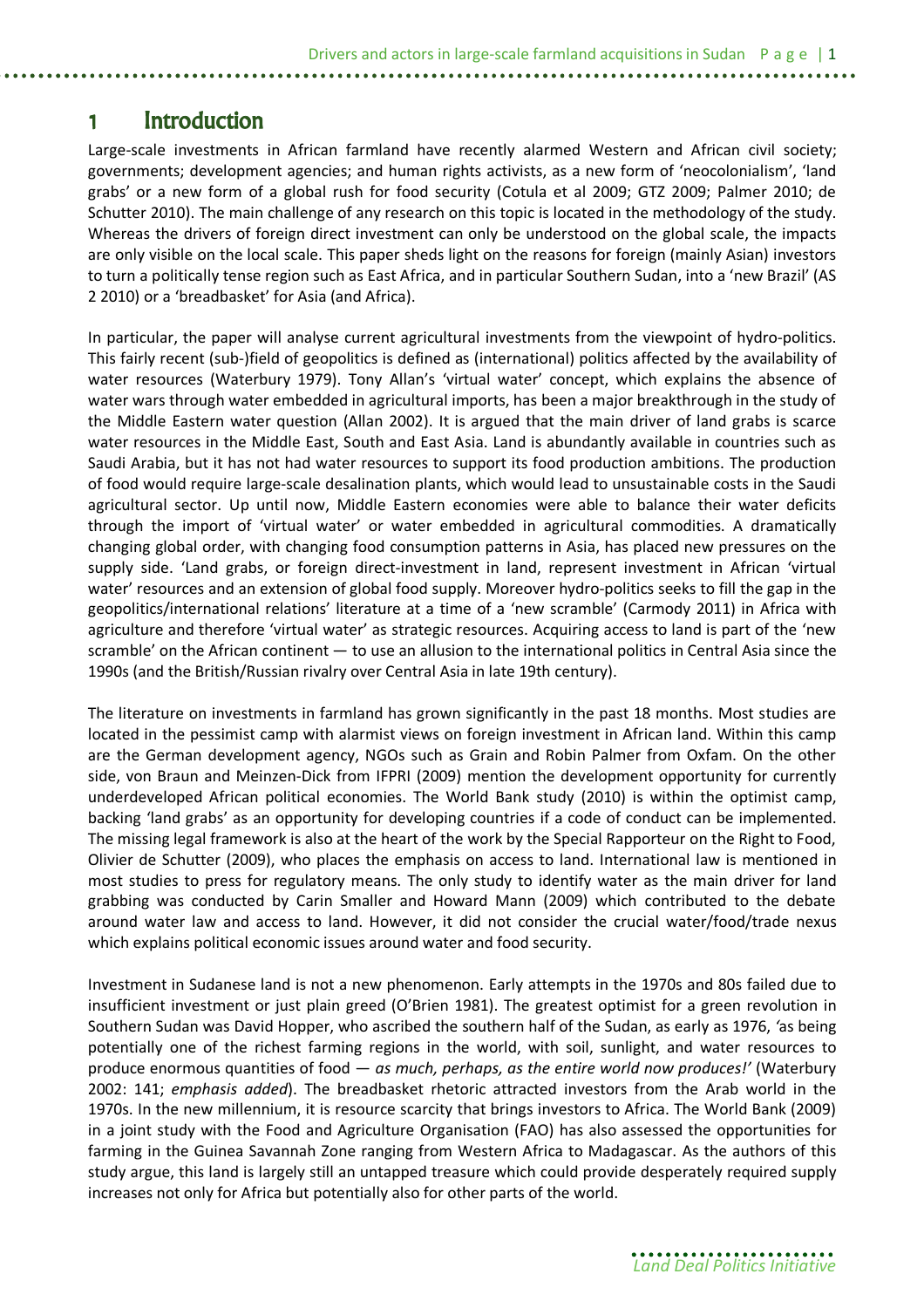Water and food security has also gained prominence within the business community. The perceived risk has alerted multinationals from Europe and America to take agricultural water use seriously. As a result, the world's largest business consultancy, McKinsey, has quantified the future water use of Brazil, China, South Africa and India. A water gap of 40% was assessed for these four economies until the year 2030 (McKinsey 2009). Tony Allan (1997) has rendered possible the assessment of the impact on food trade (and certainly also 'land grab' activities) on water resources through the 'virtual water' concept which refers to the water used in the production of any commodity. The water consumed in the production of one kilogram of wheat, including all the freshwater, amounts roughly to 1000 litres of virtual water. One kilogram of beef produced industrially in Europe or America with soy imported from developing countries embeds as much as 15.000 litres of virtual water. If the commodities are traded, the (virtual) water is also silently exported to the purchasing economies. The importer therefore acquires water from a different country leaving domestic resources untouched.

An important distinction must be made between the types of water being used. If the kilogram of wheat has been produced through irrigation agriculture, its water content derives mainly from 'blue water' (Zeitoun et al 2009). This water can be found in lakes, rivers or aquifers, and it is often subject to water disputes (Zeitoun and Warner 2008). Most of the global agricultural output stems from 'green water', a water source stemming from rainfall and water stored in the soil. Rainwater represents the ultimate water resource, part of which vaporises during plant production (the so-called green water flow), while the rest forms runoff (so-called blue water flow) (Zeitoun et al 2009). A potential way to make more use of blue water and green water is to increase the crop-per-drop efficiency, which suggests that farmers in arid regions not grow water-intensive crops, but rather grow these in wetter areas of the world. This, however, requires costly investments in infrastructure. At the same time, a land use decision is always also a water use decision (Falkenmark 2003). In this study, focusing on crop production in southern Sudan, I am interested in the political economic impacts of green water use or the increase in the investing country's Lebensraum by making use of another country's rainfall and soil water.



### **Figure 1: Different types of water available to investors in the Nile basin**

It is argued that large-scale investment in land and virtual water also reveals the emerging new geopolitical order, which is characterised by the rush for natural resources. The field of geopolitics stems from the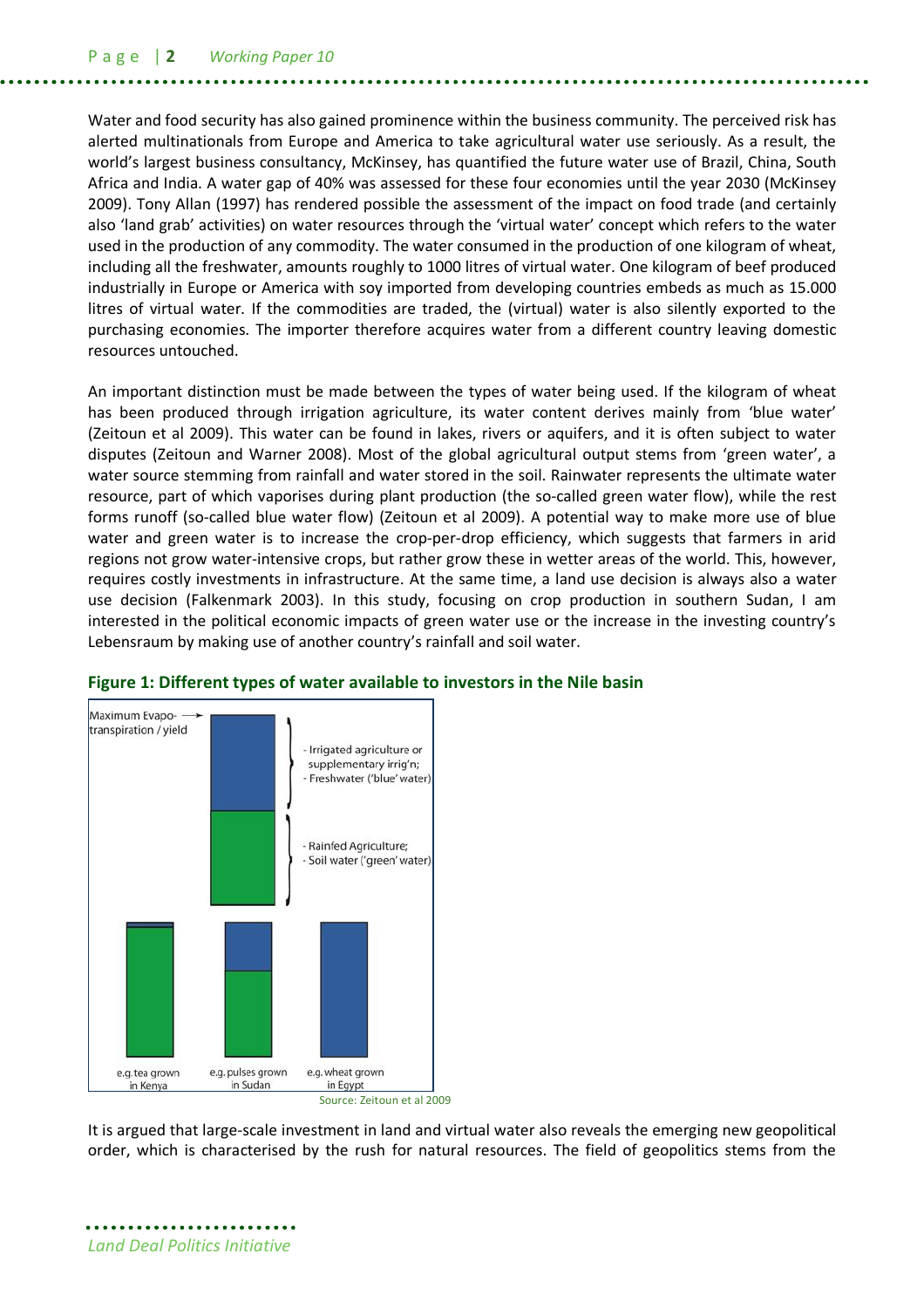imperialist days of European foreign policy making. One of the key theorists of the field was Harfold Mackinder, who established a top-down way of thinking of the global political map. His major concern was the rule over a 'pivot area' ranging across the Northern hemisphere with Russia as the main area of interest. He influenced British decision-makers in the early twentieth century to counter German-Russian cooperation since this would have created a threat to the British Empire (O'Tuathail 1998). Since Mackinder's writings were later deployed by Nazi thinker Karl Haushofer to justify intellectually Hitler's claims for more Lebensraum (Warner 2010) for the German people it has been subject to embarrassment in geography in the first decades after the Second World War. Nevertheless, the concept has retained attention predominantly by US foreign policy makers, in the post-war era, with Henry Kissinger being amongst the most prominent voices.

### Or as O'Tuathail (1998: 6) aptly sums it up:

*Classical geopolitics represents the 'Geopolitical Man', the Mackinder-like figure that eyes the globe and divines the secrets necessary for mastering it. Informed by the geopolitical literature, this paper defines land grabs as a virtual extension of the investors' Lebensraum by acquiring land from another economically weaker and less legally regulated state.*

Hardly any economic sector reveals the hegemony/domination of the Western world more aptly than global food trade. Freedman and McMichael (2009) speak of different 'food regimes' starting from European colonialism to Pax-Americana over agricultural trade. One result of the American food regime is the 'Big Four' in food trade, which comprise of agribusiness companies such as Archers Daniels Midlands (ADM), Bunge, Cargill and Louis Dreyfus. They are also referred to as ABCD in the international political economy. Sojamo (2010) estimated their share of virtual water trade at 50% on the global level. It is furthermore important to acknowledge US and European subsidies in agricultural policies on both sides of the Atlantic as a protectionist measure. The US and EU agricultural policies therefore reveal the strategic importance of the farming sector for the political economies on both sides of the Atlantic. This deliberate market distortion has kept food prices at a low level in the Western world since the end of the Second World War to maintain political stability in Europe and America.

The deficiencies of the global food system have attracted criticism for decades. After an emphasis on demand-side management in the past 20 years, the current global food markets prepare themselves for another round of supply increases. Driven by the food price spikes in 2007/08 and bullish projections of future food commodity prices (Witzke 2009), the apparent need for fresh supplies is an idea constructed around the globe to overcome the agricultural 'treadmill' (ibid). The OECD outlook on food prices from 2010-19 further fosters the notion of higher demand from Asia. However, it is worth taking a look at the current global political economy of food. Western food traders have privileged access to global agricultural commodities due to the foreign direct investment in overseas agriculture, which can be traced back hundreds of years. Global food prices are thus determined by the agricultural policies in Brussels and Washington through which they have created global trade monopolies (Wilkinson 2009). The essential resource required to challenge Western hegemony is water. An abundance of water is not available in all parts of the globe; investing countries such as Saudi-Arabia and China lack this precious resource at a time of population increase. Sub-Saharan Africa offers desperately needed water resources in agriculture; however, the cheaper resource to invest in is rainfall and soil water. Hence, the focus of this paper will be placed on green water.

### 1.2 Methodology

With regard to methodology, twenty key informant interviews were conducted in Ethiopia, Kenya, Uganda and Southern Sudan. The interviewed elites were nationals of the researched countries and international development experts. Given the nature of the topic – with its very recent developments – journalists from Western media were also interviewed because of their generalist perspective on African political economy. The qualitative data was collected from 26 July 2010 – 06 October 2010 with three weeks each in Southern Sudan and Kenya; five days in Uganda; and two weeks in Ethiopia. Ethiopia was chosen because Addis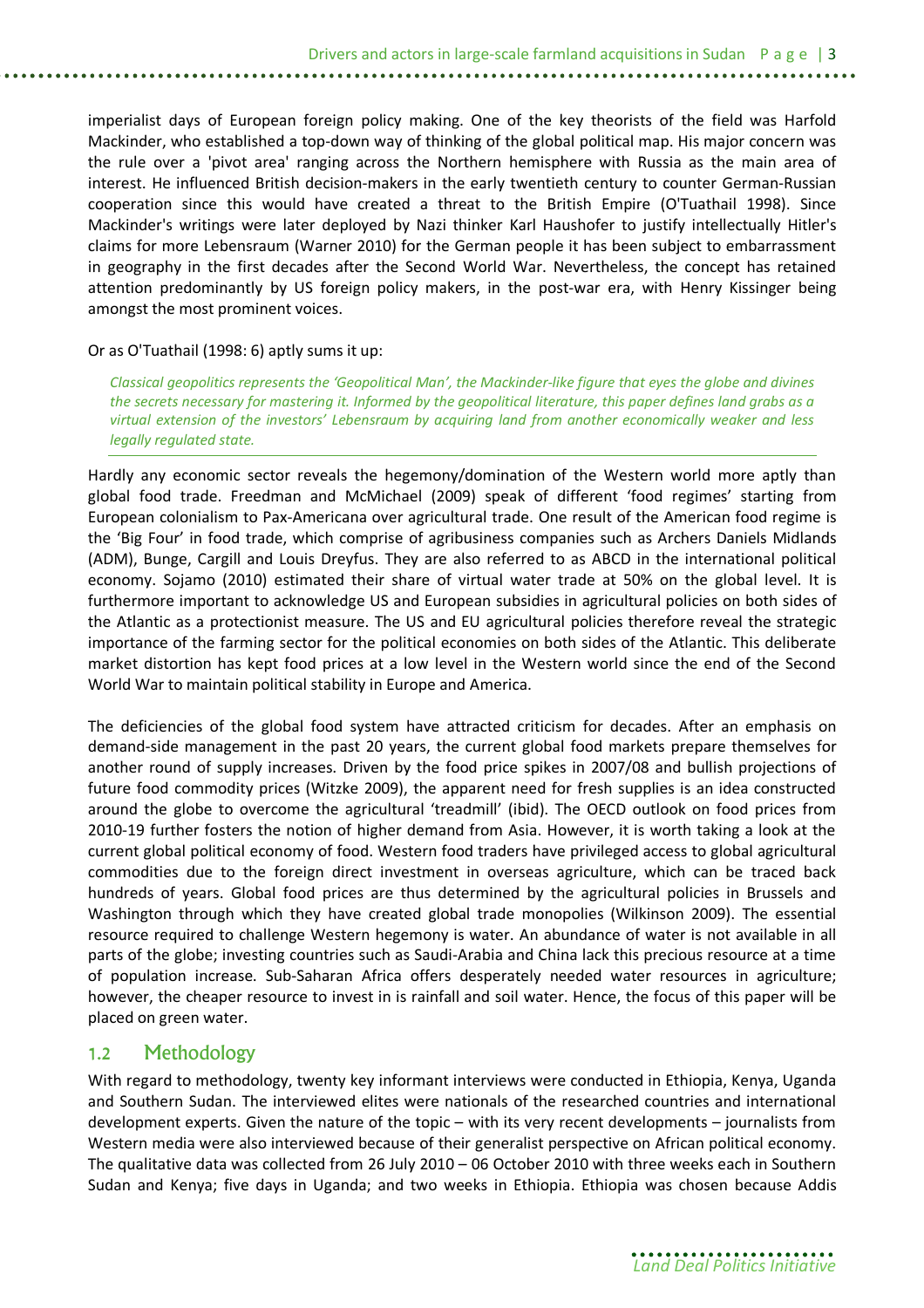Ababa is the political capital of East Africa; Nairobi for its economic importance as the leading business centre in the region; Kampala/Entebbe are the regional 'water capitals' as they are hosts to the Nile Basin Initiative (NBI). Finally, research in Southern Sudan was conducted in Juba and Bentiu, in Unity State in September 2010. Interviewees were chosen due to two considerations. First, general observers of African politics were identified to comprehend the underlying fundamentals of land grabs; also to provide their assessment on the geopolitical impacts of it. Those were interviewed in the political and economic centres of the region: Addis Ababa, Nairobi and Kampala. Second, water and agriculture experts were interviewed in Juba and Addis Ababa to get to the heart of the enquiry: land grabs. The analysis of secondary media literature is applied to link virtual water grabs to the 'new scramble' for Africa.

| Anonymous<br>source no. | <b>Field</b>                                       |            | Place                     |
|-------------------------|----------------------------------------------------|------------|---------------------------|
| AS1                     | Executive, INGO*                                   | 05/10/2010 | Nairobi, Kenya            |
| AS <sub>2</sub>         | Senior water expert, Western donor agency          | 02/08/2010 | Addis Ababa, Ethiopia     |
| AS3                     | Senior water expert, Western donor agency          | 24/09/2010 | Kampala, Uganda           |
| AS4                     | Senior advisor, Southern Sudan government          | 13/09/2010 | Juba, Southern Sudan      |
| AS5                     | Africa correspondent, international newspaper      | 31/08/2010 | Nairobi, Kenya            |
| AS <sub>6</sub>         | Agricultural advisor, GOSS                         | 10/09/2010 | Juba, Southern Sudan      |
| AS7                     | Political researcher, NGO                          | 09/08/2010 | Addis Ababa, Ethiopia     |
| AS8                     | Africa correspondent, international newspaper      |            | Nairobi, Kenya            |
| AS9                     | Development expert, INGO                           | 18/09/2010 | Bentiu, Southern<br>Sudan |
| <b>AS10</b>             | Senior water expert, INGO                          | 07/09/2010 | Juba, Southern Sudan      |
| <b>AS11</b>             | Agricultural investor, Southern Sudan              | 21/09/2010 | Bentiu, Southern<br>Sudan |
| <b>AS12</b>             | Senior water expert of INGO                        | 08/09/2010 | Juba, Southern Sudan      |
| <b>AS13</b>             | Africa correspondent, international newspaper      | 12/08/2010 | Nairobi, Kenya            |
| <b>AS14</b>             | Team member, multinational organisation            | 30/07/2010 | Addis Ababa, Ethiopia     |
| <b>AS15</b>             | Senior development advisor                         | 13/09/2010 | Juba, Southern Sudan      |
| AS16                    | Land policy advisor, GOSS                          | 08/08/2010 | Juba, Southern Sudan      |
| <b>AS17</b>             | Senior government minister, Unity State            | 20/09/2010 | Bentiu, Southern<br>Sudan |
| <b>AS18</b>             | Director, multinational water organisation         | 28/08/2010 | Entebbe, Uganda           |
| <b>AS19</b>             | State secretary, state ministry                    | 13/09/2010 | Juba, Southern Sudan      |
| <b>AS20</b>             | Agricultural expert, INGO                          | 08/09/2010 | Juba, Southern Sudan      |
| <b>AS21</b>             | Advisor to the Ministry of Agriculture, Egypt      | 16/01/2011 | Cairo, Egypt              |
| <b>AS22</b>             | Agricultural consultant, international consultancy | 20/01/2011 | Cairo, Egypt              |
| <b>AS23</b>             | Investor in Sub-Saharan agriculture                | 16/01/2011 | Cairo, Egypt              |
| <b>AS24</b>             | Advisor to the Ministry of Agriculture, Egypt      | 17/01/2011 | Cairo, Egypt              |

### **Table 1: Interviewees**

\*Note: INGO= International Non-Governmental Agency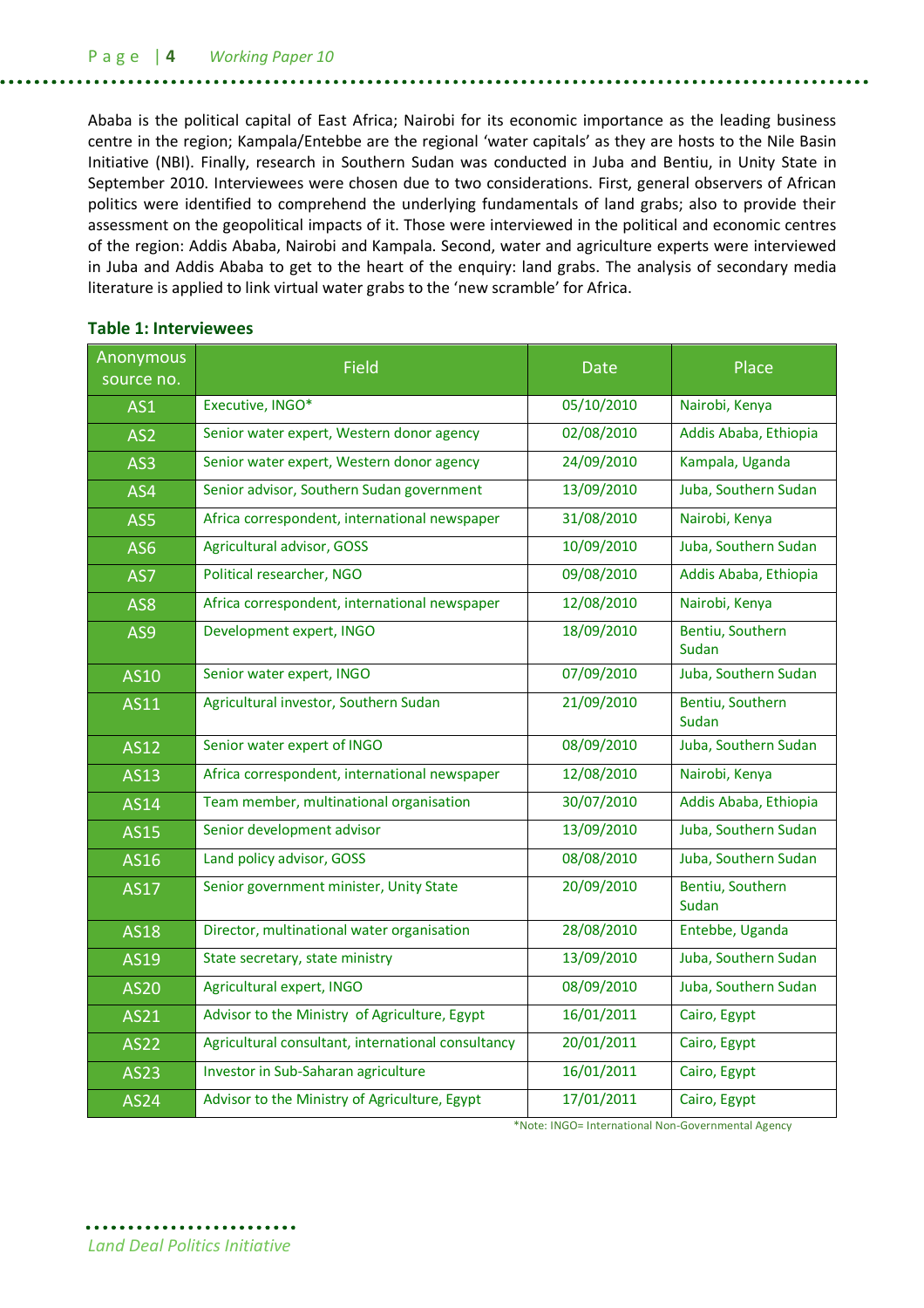# **2 Politics of water in East Africa**

Much of the academic emphasis with regard to hydro-politics is still placed on trans-boundary blue water relations. In an environment of nine Nile riparian member states, the functionalist paradigm in international relations has been applied since the NBI's inception in 1999. Water is not only a source of energy and irrigation provision, but also subject to nationalist sentiments. Whenever politicians seek to win national elections in member states, water security is used for a nationalist rhetoric (*AS3*). Egypt especially has great concerns about an independent new Sudanese state in the south that could potentially withdraw more water from the Nile for irrigation agriculture and energy supply (Key informant 2).

A striking feature of Nile hydro-politics is the prevailing power asymmetries (Cascao 2009). The states located in the basin are largely economically underdeveloped although improvements are visible given the recent growth rates in Kenya, Rwanda but also Uganda. Egypt has long held a dominant position in the region; influenced by the colonial Nile treaty of 1929 and established by the 1959 Nile Waters Agreement between Egypt and the Sudan. This non-inclusive agreement – involving only Egypt and the Sudan – determined not only power relations but also economic development in the Nile basin. Egypt claimed 75% of Nile flows; the Sudan was allocated the remaining 25%. Egypt's aim was to secure its agricultural sector in the economy. Despite the constant decrease of the agricultural sector as a proportion of Egypt's GDP since the 1970s, agriculture still accounts for 13% of the GDP and employs roughly one third of the Egyptian workforce (CIA Factbook 2010). Foreign donors are demanding a further decrease of Egypt's water use, the core opposition stems from the trade unions in Cairo that the government does not dare to confront at a time of political transition; this also contributes to current growing social unrest in a number of Arab states (AS 5). Blue water resources are amongst the most contested regional political issues. Politicians have therefore played the nationalist card in election campaigns with regard to water security. Ethiopia held elections in May 2010, Uganda will hold presidential elections on 18 February 2011, and Egypt is in a state of severe political unrest, which is likely to lead to a regime change in the course of 2011. Hence, the riparian countries are in a state of constant domestic contestation which leads to external economic nationalist rhetoric on the shared blue waters of the Nile (AS 3). The Nile Basin Initiative (NBI), with its functionalist agenda, is presently in a state of severe pressure due to lack of progress. In May 2010, Uganda, Ethiopia, Rwanda and Tanzania – upstream countries – signed the Cooperative Framework Agreement (CFA) to establish the right to use more water from the Nile. This agreement is heavily opposed by Egypt and the Sudan.

Possible large-scale investment in irrigation agriculture schemes upstream has therefore led to growing concerns in Egypt but also amongst the water experts in the NBI, about future water outtakes from upstream riparian's (AS2). The signing of the CFA affirms the notion of current power restructuring on the regional level. Large-scale land acquisition in upstream riparian countries may at a later stage lead to an expansion of supplementary irrigation in upstream riparian countries but it does not touch upon blue water resources in Southern Sudan at present (*AS 2*, 3). At this early stage, green water resources are the water resources targeted by investors in Southern Sudan. Green water husbandry is not only a promising future path for virtual water supply but more importantly a risk-aversive way of cultivating land. Not only the invested capital but also the political costs are comparably low as opposed to irrigation schemes that require expensive irrigation infrastructures to store and regulate blue water.

# **3 Southern Sudan**

### 3.1 Political history of Southern Sudan

The Sudan is one of the most difficult countries to research in Africa. It has experienced a long history of warfare between the central government in Khartoum and southern rebels in an area that covers approximately one-third of the country in the south. The southern region of the Sudan covers an area similar to Germany and Poland together with a population of 7.5 to 9.7 million (UNPFA 2006). An official census in 2008 counted only 8.2 million Southern Sudanese; although Southern Sudanese politicians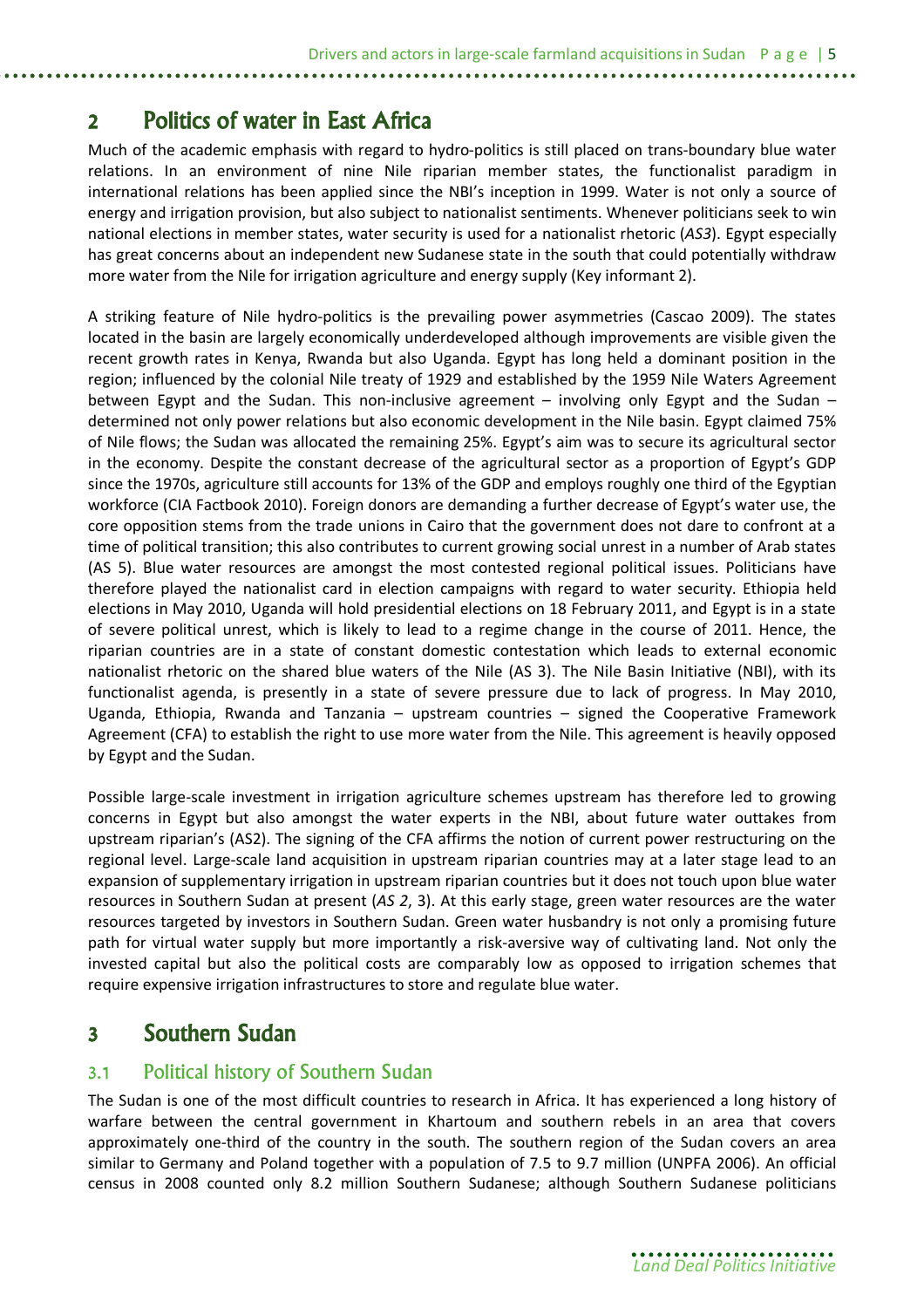disputed this number because it was provided by the central government in Khartoum. A civil war between the northern army and southern rebels lasted from 1955 to 2005, only interrupted by an eleven-year ceasefire from 1972 to 1983. Since 2005 a Comprehensive Peace Agreement (CPA) is in place which includes an agreement on a referendum on independence of the southern part. This referendum has been held between 9 and 16 January 2011. A majority (98.9 %) of Southern Sudanese have cast their votes in favour of independence; it is expected that the new state will be declared on 9 July 2011 (Southern Sudan referendum 2011: 1 August 2012).

### 3.2 Geography of Southern Sudan

The southern part's most remarkable feature is its flat geography with swamplands covering most of the northern states of the South (see map). The Sudd, the world's second largest swamp after Vasyugan swamp in Russia, provides a formidable expanse of lakes, lagoons, and aquatic plants, whose area in high floodwaters exceeds 30 000km<sup>2</sup> – approximately the size of Belgium. Approximately two thirds of the Sudd are located in the South. This unique ecosystem enjoys nine months of green water availability during the rainy season. It is from February until May that the dry season hampers agricultural potentials which could be mitigated through irrigation systems at a later stage of an independent South. Water from the contested Nile would not have to be used at an early stage of investment. If demand makes future supply necessary then irrigation systems would need to be established to increase agricultural production. Yet, if such a scenario occurs, price theory of demand and supply tells us that such investment would have to be underpinned by higher food prices. Such a situation would potentially lead to mutual benefits for investors and recipient countries. It is estimated that the irrigation potential of the River Nile has hardly been touched in the past decades with only 0.3 % of Nile waters used for irrigation agriculture in Sudan (*AS3*).

Scoping studies were conducted by Blackmore & Wittington (2009) to model scenarios of water outtake for irrigation and hydro power generation in Ethiopia, Sudan and Egypt. Higher water outtake by upstream riparian's such as Sudan and Ethiopia may not affect Egypt's share of 55 billion cubic metres per year due to current evaporation losses, one scenario concludes that Egyptian irrigation agriculture may experience severe consequences because of the long-term hydrological memory of the Aswan dam. Moreover, climatic changes will make a cooperative approach necessary by riparian states to deal with the 'uncertain future' (Blackmore & Wittington 2009). However, in most scenarios, the authors came to the conclusion that increased water outtake from downstream riparian's hardly has an impact on the water flows to Egypt which has been allocated 55.3 billion cubic metres of water from the river in the colonial Nile Water Treaty of 1956. The World Bank has also decided to establish a support system unit based in all Nile Basin Initiative member states to model water use scenarios. Greater investment in irrigation agriculture would not lead to great blue water losses in Egypt. If 10 billion  $m^3$  of water were being used for hydro power or irrigation agriculture by upstream riparian's, Egypt would only receive 1.5 billion m<sup>3</sup> less water flow from the Nile due to high evaporation of water in the Sudd. Future research will however be conducted on the impact of upstream water withdrawals on the ecosystem of the Sudd. As one key informant stressed:

*Blue water withdrawals from upstream riparian's of both, White and Blue Nile riparian's, could lead to a loss of green water availability in the Sudd as impacts on the ecosystem may be possible.*

AS 14

In other words, this would be a prisoner's dilemma for inhabitants of the Sudd; Nile riparian governments; and investors. Countries and investors may not cooperate over blue water use in the basin despite in their best to do so to increase water efficiency and preserve the ecosystem. Although major plans for irrigation agriculture exist along the Sudanese share of the White Nile, no project has yet become operational in the southern part of Sudan. Hence, the core focus of this paper is placed on Southern Sudan's green water resources as a provider of virtual water.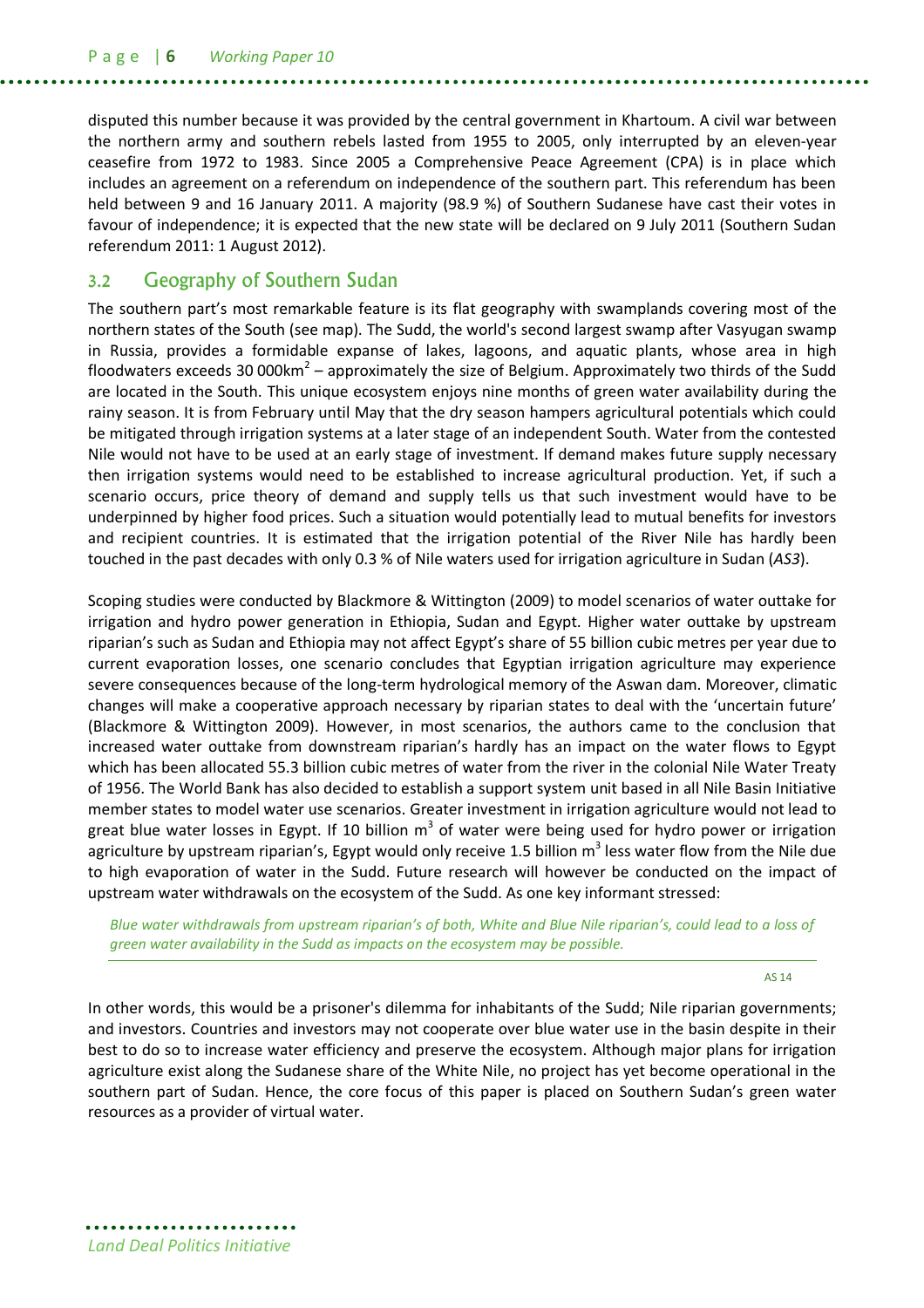### 3.3 Land in Southern Sudan

Southern Sudan has been selected by the author from a large number of potential targets for inward investment in land and water because of the alleged great agricultural potential and its political dimension. It is in the midst of securing independence, and generating future incomes from the agricultural sector, and is a highly sensitive political case study in East Africa. Land issues are clearly embedded in the development strategies of the government and foreign donors. Although the European Union has officially been given the task by the GOSS to identify the agricultural strategy, USAID contributes to a new agricultural strategy — the 2006 Food and Agriculture Policy Framework — that emphasises smallholder agriculture (AS 15). It reveals the growing concern of the US that Southern Sudan may be on the verge of failure if economic development is not addressed. Moreover, the expectations of the Southern Sudanese are at a very high level, which poses further pressure on the GOSS to achieve a successful transition to an independent state. Education levels in Southern Sudan rank amongst the lowest in the world. About one quarter of the Southern Sudanese is literate. Government strategy is thus focused on the agricultural sector where a workforce can be relatively easily educated. The GOSS is therefore already providing agricultural education on model farms in Central Equatorial state. The official position of the government is to increase the current average farm size from 0.2 acres to 3 acres, and raise investment from 0.8% at present to 10% of all investment into Southern Sudan within the coming three years (AS 4). As one international aid worker bluntly expressed:

*The feasibility of these plans will decide the country's fate. I have been to Iraq, Afghanistan and in Malawi but I never had to deal with so many high-flying expectations alongside scarce information on the political dimension of my work.*

AS 6

Foreign direct investment in agricultural land was described by a senior GOSS advisor 'to be welcomed by the government', which he underlined with the slogan 'think agriculture – think Southern Sudan' (AS 6).

Almost all international 'land grab' players in the land grab business are present in Southern Sudan. Land has therefore changed hands to mainly Chinese, US, Indian-Ugandan and Middle Eastern investors in the southern region, and US and Middle Eastern investors in northern areas. Although only a few of the land acquisitions have been made public so far, the presidential advisor admitted that most land deals were unofficially signed; the north of Southern Sudan and the equatorial states have received most interest.

Whereas investment in the southern states appears to be being evaluated according to agricultural criteria, investment in the northern part of Southern Sudan is being assessed through political lenses. The northern part of Southern Sudan enjoys a growing period of 120-179 days per year as opposed to the southern part, where the growing period is between 180-282 days. Moreover, the soil fertility in the northern parts is poorly suited for all kinds of agricultural activities. The Food and Agriculture Organisation (FAO) of the UN classification of the soil in the north assesses the land as prone to the development of Acrisols, Arenosols, Nitisols and Leptosols. The management and use of all three types of soil requires scrutiny with regard to management attention due to the nature of the soil types. Farming is indeed possible on these soil types but the threat of overuse, negligence of soil conservation and erosion persists. Whereas Acrisols is a clayprone soil suitable for production of rain-fed and irrigated crops only after liming and full fertilisation (FAO 2009), Arenosols, in humid areas, is a sandy soil best left under natural vegetation such as forests. If cleared for agricultural purposes, Arenolos turn into bad-lands without any ecological and economic return. Nitisols is the most productive soil found in tropical areas, which however, are only partly found in Sudan. The most available soil type is Leptosols, which is particularly prone to erosion threats if overused or polluted. The best use for Leptosols is forest land and wet season grazing (FAO 2009). Southern Sudanese soil types should thus be treated with caution. Emphasis on high returns without taking into account the vulnerability of the soil may lead to dismal farming results.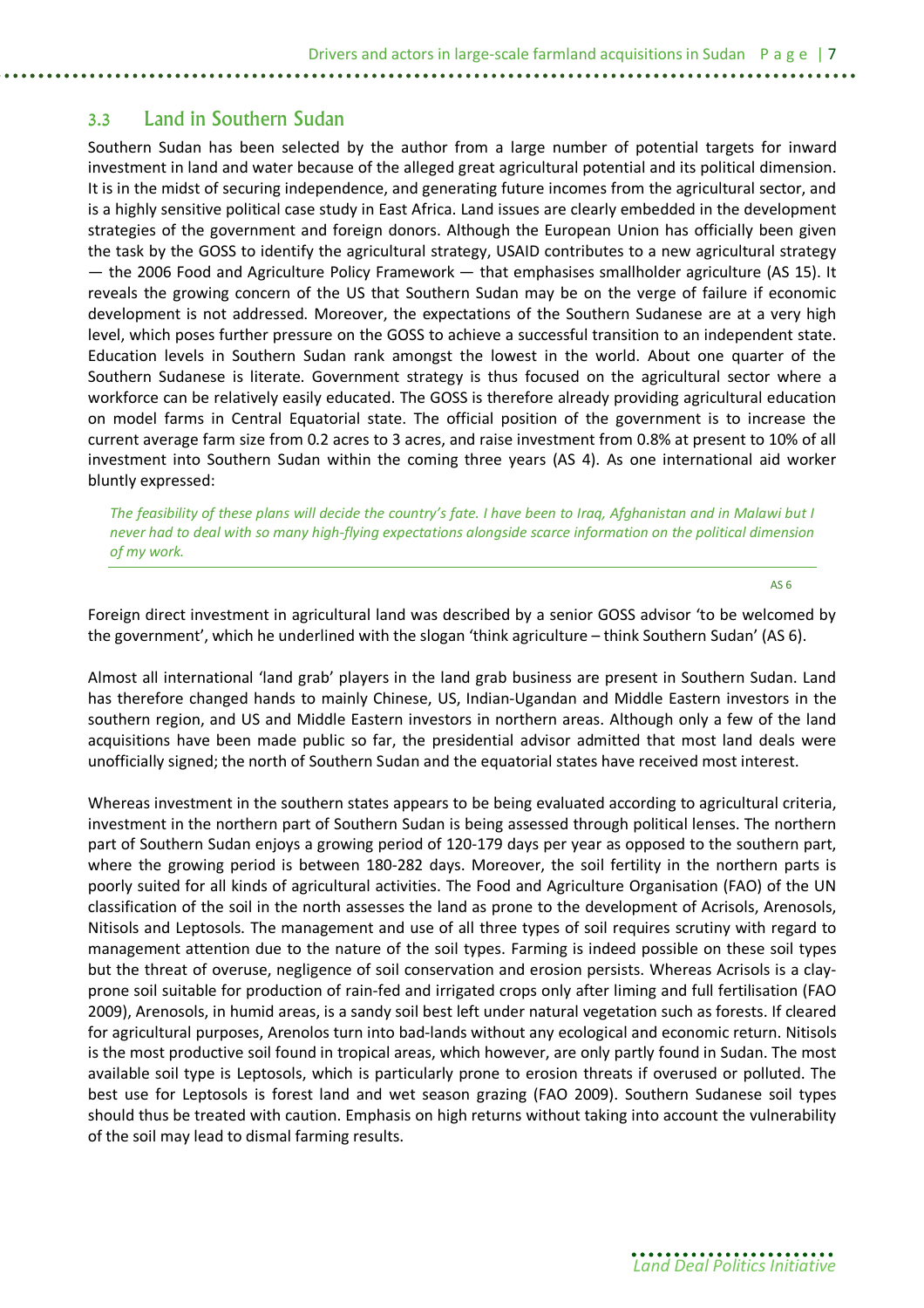Most of the soil types therefore have poor agricultural potential in common (Pasquale Steduto, *personal correspondence* 2010). In one of the few hydrological studies on the Sudd, Howell (1988) assessed the region to be characterised by 'soil deficiency by normal agricultural standards'.

This uncertainty about the actual agricultural potential of the Southern Sudan raises questions about the 'hidden agendas' (AS 2) of investors. Especially since the less fertile north has received most interest from Middle Eastern and US investors. Some Middle Eastern countries were particularly interested in land in Western Bahr el Ghazal (AS 4, AS 20), where soil fertility does not permit the same returns as in the southern parts. However, the north hosts oil fields and the potential of minerals. The hidden agenda behind strong interest in agricultural land may therefore also be related to access close to very precious resources or land.

## **4 Investors' profiles**

In this section, I will present two investment projects in Unity State to provide an illustration of the profile of investors. Southern Sudan is a unique case in the current surge of farmland. Gathering data was the expected challenge given the state of the political and legal systems. The key people in large-scale land sales or leases are state governors, to whom the GOSS has delegated land issues at this stage of political development (AS 15). This approach accords with the tribal setting of the country, which certain 'borderline investors' (AS 9) such as US speculator Phil Heilberg is seeking to exploit in circumstances of weak governance structures (Funk 2010). The talk around the international 'land grab celebrity' Phil Heilberg appears to be not well grounded at this stage. His project in Unity State is far from being operational. It is not even clear whether he has actually acquired one million acres in this state he intends to use for intensive farming. His contact person in Unity State, General Paulino Matib, does not have much influence over Governor Taban (AS 9, 15). Matib's main activities take place in Juba in order to remain close to the GOSS. Heilberg's investment has been linked to the much more short-term field of business – oil (AS 9). It is likely that oil concessions will be retendered after the referendum and he may be positioning himself in a privileged position (AS 15). According to one aid worker, Heilberg may have purchased land but he does not play a high-risk game due to the cheap availability of land. It is uncertain if Heilberg has paid a single US Dollar for his alleged land acquisition or if he has rather offered advisory posts in his company for members of the Matib family in exchange (AS 8 and AS 17). This contradicts the otherwise cheap availability of land, which has changed hands in other parts of Southern Sudan in exchange for cash only (AS 4). Moreover, it is questionable why Heilberg purchased land in an area, which is not very suitable for agriculture and therefore for profits. However, one may question whether the land has got oil or minerals on it.

The key player in Unity state, Governor Taban, has an engineering background and has a high interest in farming (AS 9, 15). A project that is, however, partly operational is the 200 000ha land acquisition by Concord Agriculture. Financed through Egyptian funds, several 'farming consultants' from South Africa, Namibia and Australia have launched a project in Munga, Unity State in early 2010. On their land, they test the soil with sorghum and maize but also vegetables such as tomatoes, cucumbers and lettuce. To increase the initial revenues, they grow flowers intended to be shipped via plane to Western and Middle Eastern markets. Concord is in its initial stage using only a small fraction of their land powered by 80 generators; on which they have their own health clinic and a restaurant with close access to Thaarjat airport, the only airport serving Unity State. With respect to water resources, an interview with one of the farmers confirmed that the company is interested in testing the possibilities of rain fed agriculture in Southern Sudan, hence the interest is targeted at green water resources. The company seeks to increase the land productivity through modern equipment and especially through water-efficient low-till ploughing methods. Low till refers to an agricultural planting practice in which disturbance of the soil is kept to a minimum. The structure of the topsoil, which determines the water-holding capacity of the soil and the ease of new plants to put down roots, is thus preserved (Green Facts 2009). At present, in the absence of a proper market for high-quality food, the produce is partly given away for free to local neighbourhoods. The strategy of the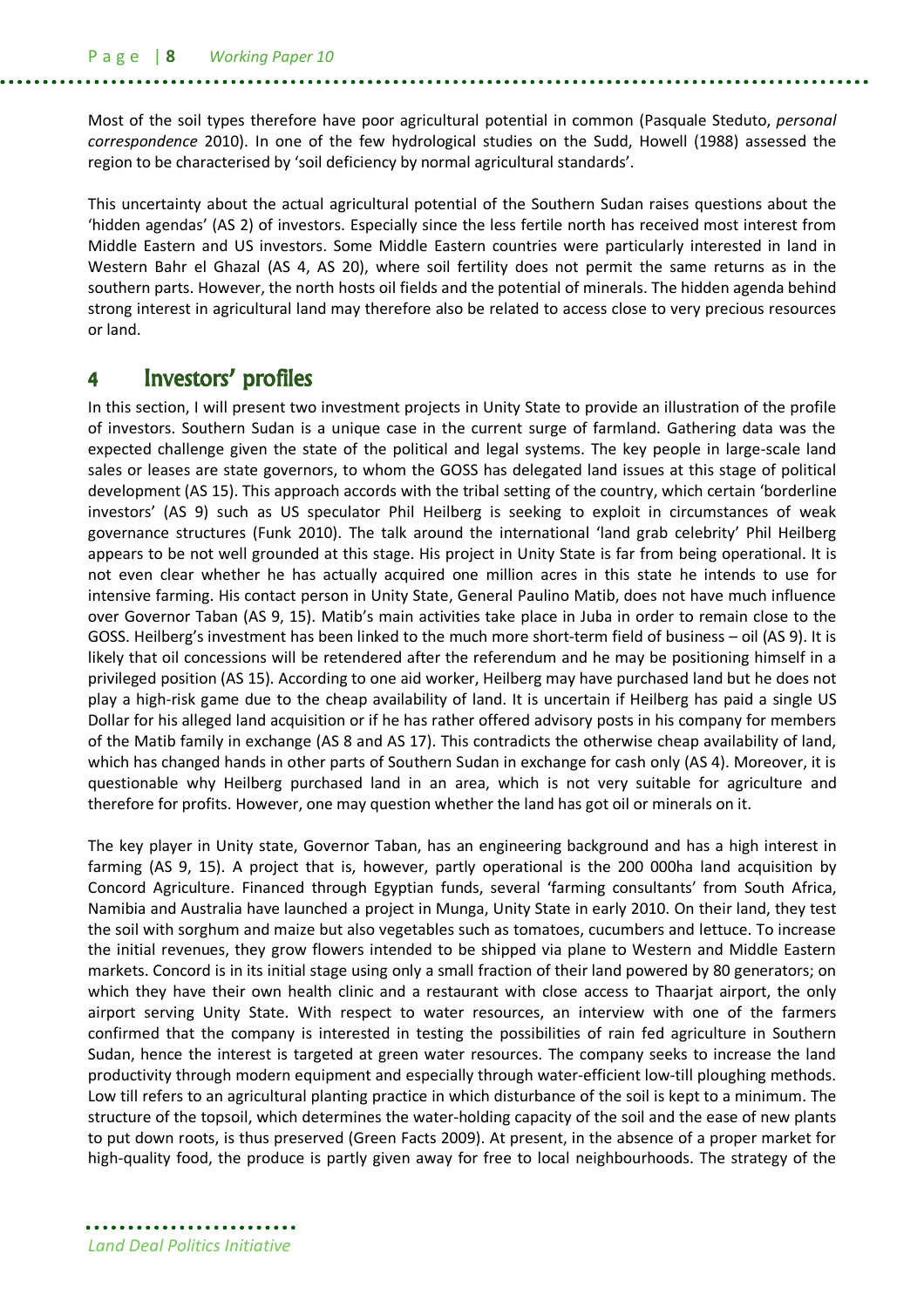company is to utilise the full amount of allocated land in the coming years and also to provide consultancy to other interested investors (AS 11). The crucial question however of how to transport the food to the main centres in Southern Sudan remains open as long as the company does not have access to functioning infrastructures. It is intended in the near future to purchase an airplane to supply Juba with vegetables from Unity State, yet this undertaking is entirely dependent on the outcome of the referendum (AS 11). Again, it is inconceivable why these investors have purchased land in Unity State and to what extent their intentions are agricultural or political. In contrast to other investors, Concord Agriculture was surprisingly open about their farming plans.

The practice of farming in Southern Sudan by Egyptian investors must be clarified by looking at the strategy of the investors. Interviews with investors, government advisors and environmental consultants (AS 21, 22, 23, 24) in Cairo revealed that the Egyptian state is not directly involved in the investments but underwrites them through guarantees and incentives in accordance with the Law No. 8 of 1997 on Investment Incentives and Guarantees. Moreover, the state provides consultancy through its agricultural research institutes. The investment is under the umbrella of the private sector in Egypt, and the regime views it as an alternative strategy to respond to international political and economic changes (Egyptian Ministry of Agriculture 2010). In the Ministry of Agriculture's assessment, it stresses that the country should move beyond the old strategies of food self-sufficiency towards a better utilisation of comparative and competitive advantages. As one interviewed person explained:

*Egypt has understood that it's comparative and competitive advantages are the supply of organic vegetables and fruits in the winter months to consumers with higher purchasing power than domestic consumers.*

AS 22

Moreover, the scarce water resources in Egypt can therefore be utilised at higher economic revenues, whereas staple foods can be imported from tropical zones such as the investment in Unity State. Furthermore, production of biofuels is also mentioned as a potential strategy of farmland purchase in Sub-Saharan Africa. The utilisation of Sub-Saharan Lebensraum leads to higher efficiency of virtual water use. Whereas Egypt has been exporting cheap food in the past few decades to mainly European consumers for relatively low revenues, hence Egyptian decision-makers intend optimum allocation. Because the private sector is given the role of investing in foreign agricultural land, it appears unlikely that a regime change in Egypt will change the general strategic agricultural outlook. Interviewees affirmed that there are no plans to invest in large-scale irrigation schemes in targeted countries, to avoid high costs but also to avoid water outtake from the Nile. To speak in economic terms, this behaviour can be termed 'water arbitrage', which means that investing countries faced by water scarcity move to countries where water is available at lower economic and environmental costs. Additionally, Chinese activities in Sub-Saharan Africa are viewed with great concern for future domestic food security. In this 'new scramble' Egypt seeks to position itself twofold: first, as an active player to compete over resources but also as a partner of China with whom Egypt seeks to cooperate (AS 24).

### 4.1 The social composition of the investment area

However, the most severe obstacles for Egyptian, or any other, investment is the social and political landscape of Unity State. The highly politicised situation in Southern Sudan has also led to increasing discontent about the policies of local state commissioners towards the Dinka tribe. Tribal tensions between the Nuer and the Dinka minority have prevailed in the past twelve months prior to September 2010. The historical origins of these tensions are cattle rustlings, especially during the dry season, over water resources for their cattle. In 2009-2010, numerous raids occurred: the deadliest attack took place in January, when Nuer from Mayom County attacked Dinka cattle camps in Chot Chara Payam (Koch County), reportedly killing 136 Dinka and 7 Nuer from Mayendit, igniting a series of counter-raids affecting all bordering counties (anonymous document 2). The historic origins date back to the second Sudanese civil war when a splinter Nuer group broke away from the Sudan people's liberation army's (SPLA) leader John Garang, which led to severe internal clashes in the early 90s (Johnson 2003). The county commissioner General Mabek has been accused of annexing land in the Ruweng area in Unity State for undeclared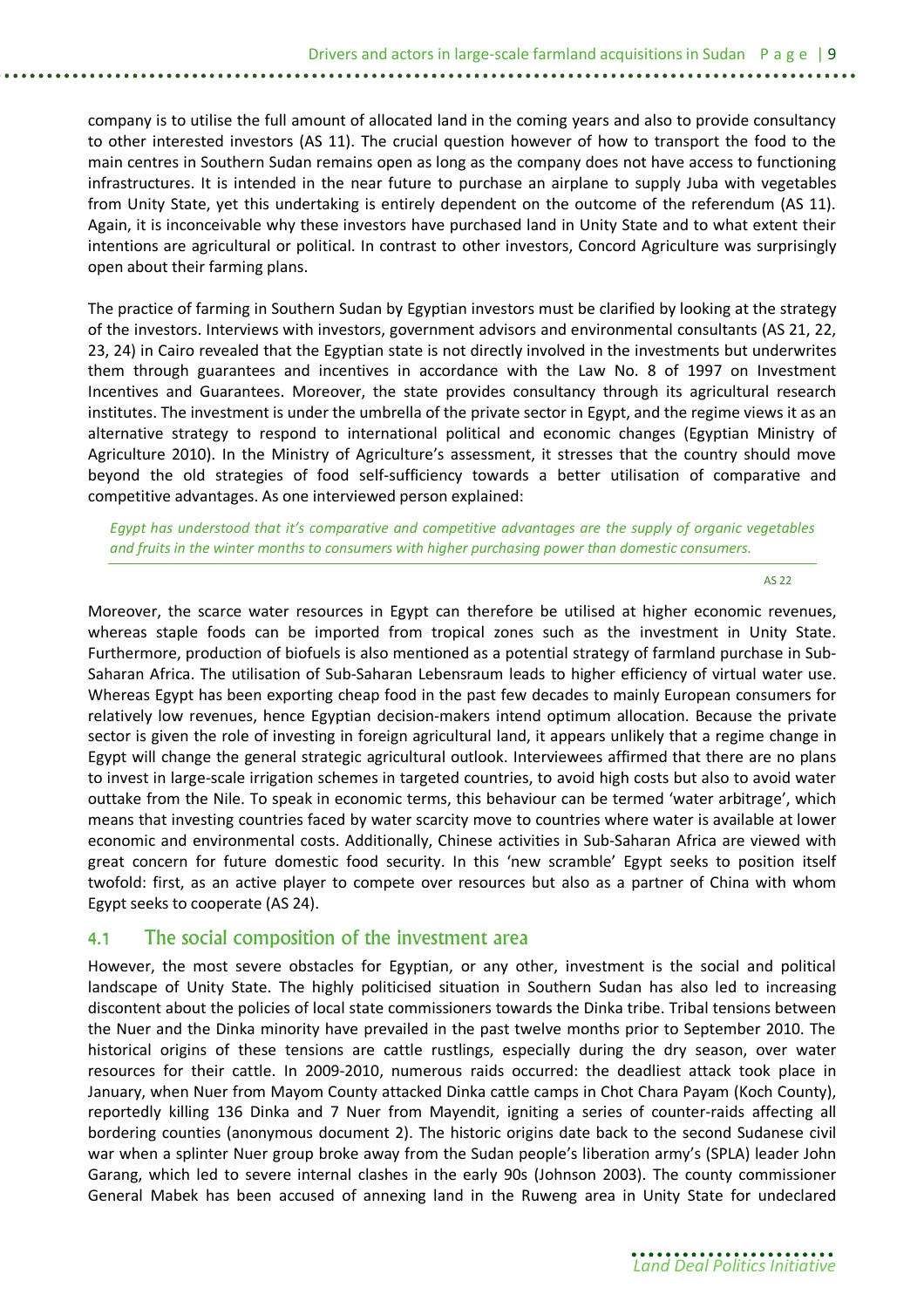purposes (anonymous document 1). This caused the death of two civilians which has been confirmed by international observers. The aggressive stance of the local government towards the Dinka minority has several implications for further development in the agricultural sector. As mentioned above, a Dinka governor governs Unity State and the minority of people are from the Nuer tribe. Most of the dwellers are from pastoralist backgrounds. The traditional subsistence production mode of pastoralists has often been described as economically irrational (Livingstone 1985) with a tendency towards personal and family security. Cattle stocks, the colour of the animals and their number enjoy more importance than economic output factors. Furthermore, clashes between tribes over water resources during the dry season has led to growing concern amongst foreign security advisors such as by USAID to develop counter strategies to avoid further clashes. An innovative way of constructing water conveyance structures for cattle is intended to separate tribes from each other during the dry season. For grabbers of land, pastoralist tribes may pose a high degree of investment risk (AS 2, 9, 17). The cynical answer of a senior advisor to the GOSS to a question about pastoralists' existence in agricultural investment areas was 'the civil war has been a blessing because tribes will have learnt their lesson after independence' from the North (AS 4). Aggressive action by the SPLA in Unity State towards their own people may therefore be interpreted as a first act to protect investors from pastoralists.

Meanwhile, government advisors in Juba appeared to be very optimistic about inward investment on land. However, the worryingly aggressive language from Juba officials raises concerns about the future victims of land grabbers in Southern Sudan. Despite intentions to socialise the benefits of investment in the agricultural sector after a few years – 'We will increase taxes and customs for agricultural products' – the first major obstacles that traditional dwellers on Sudanese land may have to face will be force imposed by the authorities if cooperation cannot be secured (AS 9). The land is not only poorly suited for agriculture, it is also a potential risk area for investment given the tribal composition in this region. It must be added that the poor infrastructures are additional major obstacles to investment.

This section has provided information on soil fertility, current investments and incipient operations in Southern Sudan. At this stage, investment in the southern states may be linked to the extension of the investing country's Lebensraum into rain-fed agriculture and therefore green water of another.

# **5 The regional infrastructure plans**

This section will examine the impacts of serious virtual water resource grabs to illustrate the changes in the second layer of the regional geopolitical order. For this purpose, the plans for novel infrastructure megaprojects will be presented. Hydro-politics along the Nile have shaped the geopolitical setting of the region for more than 50 years after independence from the British colonisers. Egypt emerged as the economically strongest country. This was partly on account of its hegemony over the Nile waters (Cascao 2009). The region has, however, undergone major changes in patterns of economic development in the past ten years. In particular, upstream Nile riparian's are now economies in transition mode (McKinsey 2010), which have been able to attract foreign direct investment into their economies. Kenya has emerged as one of the key players in the region with a desire to pursue a further economic growth path. The likely secession of Southern Sudan from the north would strengthen Kenya's position in the region. The shatter belt or the zone of persistent splintering and fracturing in Sub-Saharan Africa's established power under colonial rule would stand up to the old balance of power.

Kenya's President Kibaki had two major political objectives for his country in mind when he entered office: a new constitution and Lamu port (AS 5). Through the ratification of the referendum on 10th August 2010 and promulgation on 27th August 2010, the new constitution seeks for greater devolution, more checks and balances of the executive through the judiciary and tougher action on corruption (US Department of State 2010). The Kenyans have responded to calls by foreign donors and investors to provide more protection for domestic and foreign direct investment. The introduction of the new constitution was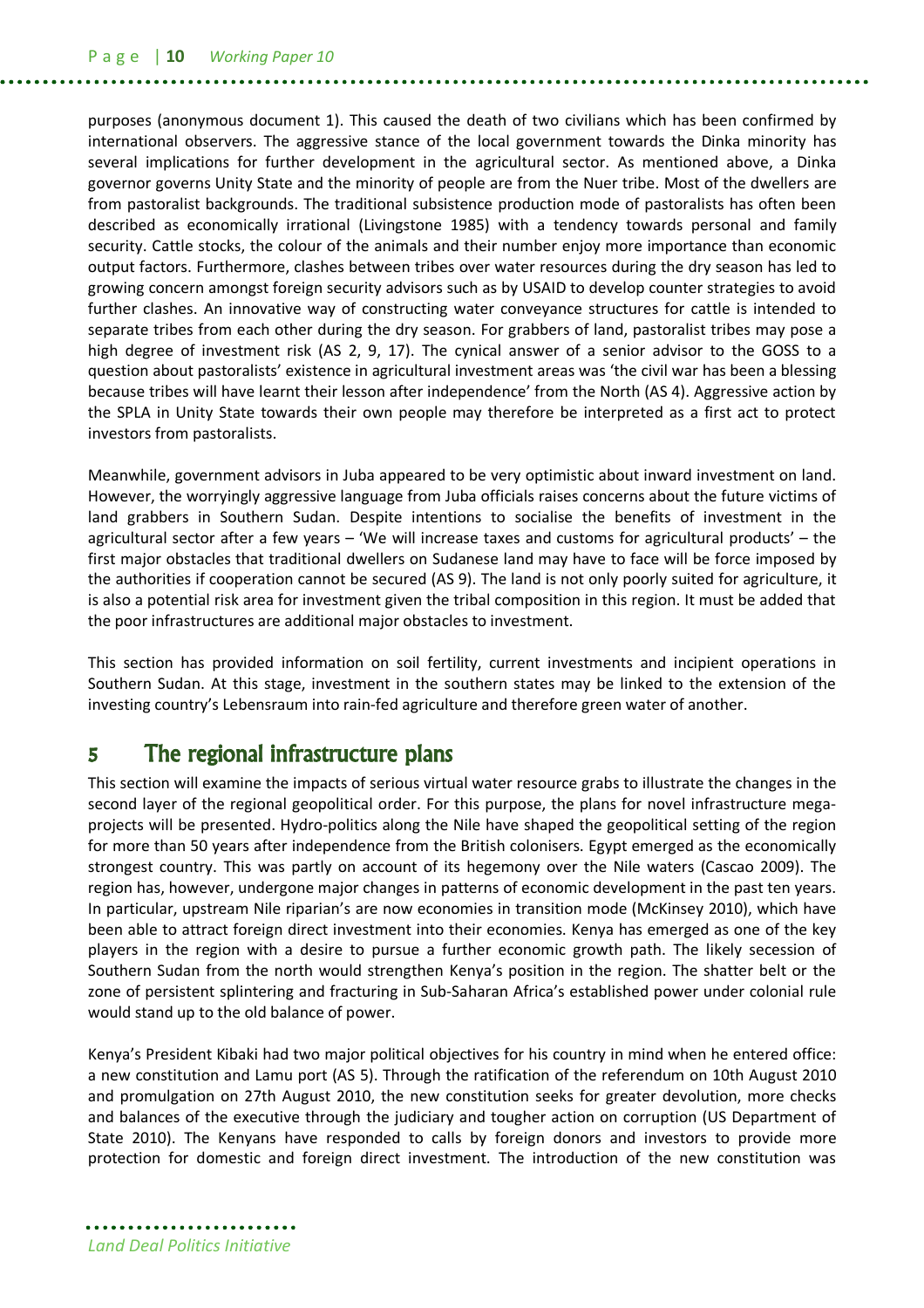welcomed with nationalist tunes such as 'a new dawn' or 'the rebirth of a nation'. With this constitution, Kenya intends to attract further investment. Most significantly for farmland investment and to develop the Lamu port in Eastern Kenya. The intent is to develop a new trade hub in East Africa (AS 5). The \$18 billion investment in the Lamu Archipelago is heralded by the Kenyan government to answer the economic woes of the region but it has also received severe criticism from environmentalists for being established in a UNESCO Man and Biosphere reserve (Natural Justice 2010). These environmental concerns do not yet have much purchase on policy. The project is currently in its feasibility stage carried out by a Japanese and Chinese consortium.

China has signalled willingness to fund this new deep-sea port, which will include the development of an international airport, railway, oil refinery, resort city, and major highway (Daily Nation 2010; Standard 2010; Business Daily 2010; AS 5). As one source stressed, Kibaki is in particular concerned to construct a new city for two million people for which he would pay almost any price including the 'silent approval of commodities being shipped out of East Africa at large-scale' (AS 5). The railway is sought to link East-Africa with Lamu to accelerate international trade. The initial countries to be connected with the deep-sea port are Ethiopia, Uganda, Rwanda, and Southern Sudan. At a later stage, the railway is intended to reach out to the Democratic Republic of Congo and to Western African states. The port will thus function as an alternative trade hub for the heavily overstretched ports in Mombasa and Dar es Salaam but it will also take business from Djibouti and Port Sudan as major ports in the a region threatened by international terrorism. The rush for food commodities raised with African water and land by foreign investors was mentioned by several sources (AS 5, 6, 8, 9). Three key informants feared this might have a significant effect on East Africa's regional geopolitical order (AS 3, 8, 9). One source also stressed that the changing order is desired by the United States to draw a line between Muslim and Christian states in Africa as a counter-strategy against Islamist terrorist expansion in Africa (AS 8). This brings us to the role of foreign powers or the geostrategic level.

### 5.1 The geostrategic dimension of land grabs in Africa

As discussed above, the Lamu port can be considered as a major geostrategic attempt by China to become a maritime power with access to agricultural production in East Africa and later from Central and West Africa. East Africa could become for China and other Asian states what Brazil and Latin America became for the Western world since the 1970s: a provider of food, livestock feed and biofuels (AS 2). Lamu mirrors China's other mega-port in South Asia, Gwadar port in Pakistan. A modern cargo vessel can cross the Indian Ocean within 100 hours from Eastern Kenya to Pakistan. It also avoids the geopolitically sensitive Somali coast. China would turn itself into a new maritime power. This would give China's economic growth strategies a major boost, given reductions in transaction costs through shipping food (and other resources) through both ports. China's rise to a global economic super power would be further enhanced. However, it is important to note that China is not a major agricultural investment player in East Africa at the moment (AS 7). There are already signs on the horizon that this will change. The GOSS's Minister for Agriculture's visit to Beijing gathered some media attention with the Chinese declaring interest in Southern Sudanese farmland. It is important to note that no single Chinese funded project has been launched to date in Southern Sudan (New Sudan 2010).

China has been establishing links in Southern Sudan through the provision of emergency budget aid assistance to the GOSS in 2010 (AS 15). This might be linked to China's 40% share in the Greater Nile Petroleum Operating Company (GNPOC) but also in an increasing interest in land. The Lamu port project will hardly pay off economically if access to Southern Sudan via rail cannot be secured. Oil resources in Southern Sudan are finite with a life of 12-15 years (AS 5, 8). Other resources including virtual water and food will therefore influence China's plan to invest \$18 billion in Eastern Kenya before the project can be launched. The major milestone for the 'new scramble' in Africa will be the secession of the South from the North.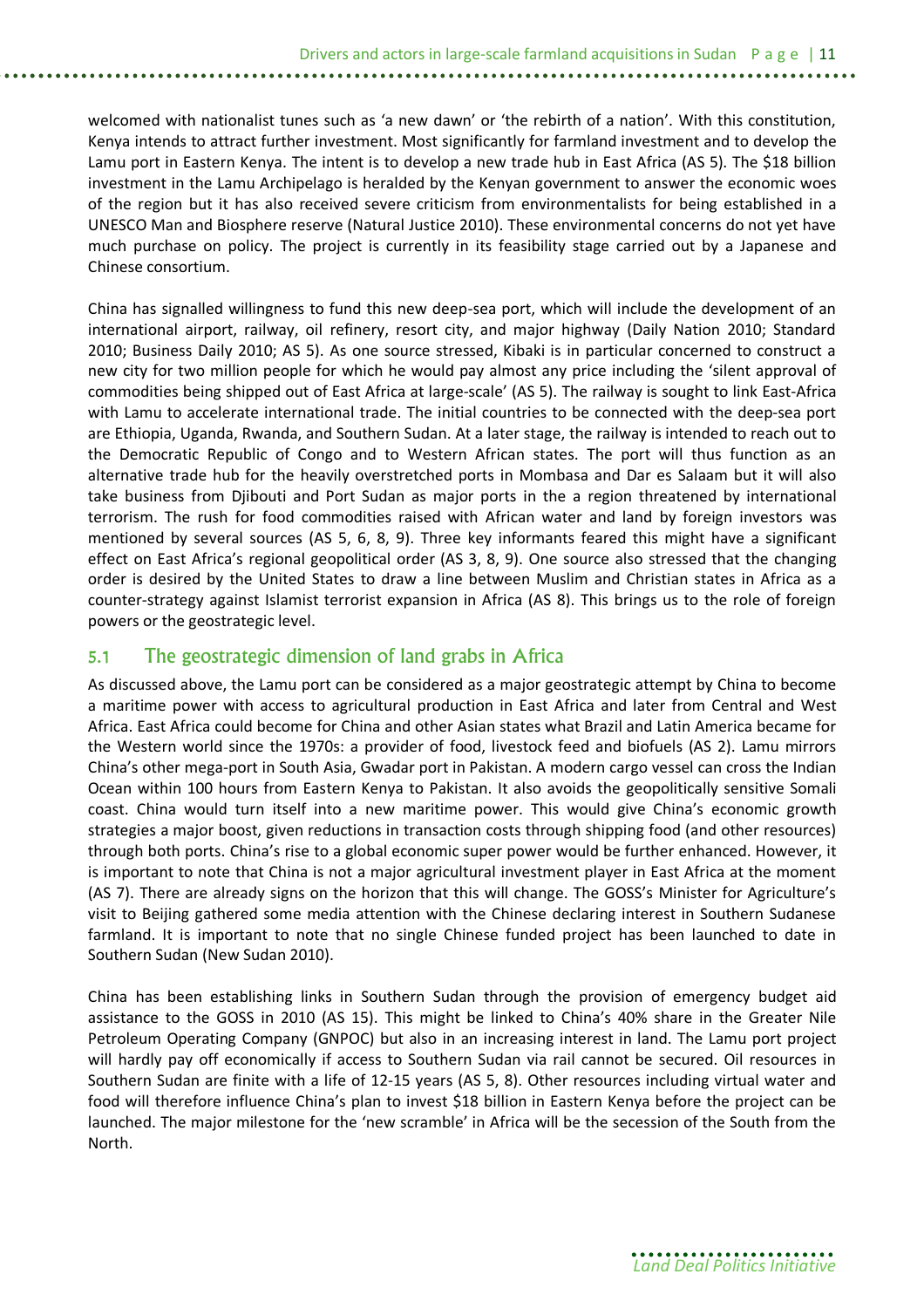The last remaining superpower, the United States, has become increasingly alert to China's attempted takeover of East Africa. The genesis of the US Africa Command (AFRICOM) in 2007 has been linked to observing Chinese activities in Africa (AFRICOM 2008). Moreover, several interviewed key informants mentioned US strategic interests in East Africa as a driver of the close relationship between America and the GOSS. The position of Southern Sudan as a corridor to Chad and Cameroon, and therefore the Chad-Cameroon oil pipeline (Hahn 2010), must also be considered in parallel with the analysis of land investments. Initially in 2000 funded by the World Bank to use oil revenues for pro-poor development, the Bank pulled out in 2008 after the revenues were spent on Chad's military. Exxon-Mobile, Petronas and Chevron run most of the country's oil operations (Rice 2008). The pipeline is now fully owned by the government of Chad.

As mentioned above, the US (USAID Strategy paper 2005) also views the growth of Southern Sudan's agricultural sector as vital for future development. However, the emphasis of the US advisers is on smallholder agriculture, which would hardly be in the interests of Asian food commodity investors. Addressing this issue will be on the US agenda as soon as the likely secession of the South from the North will have taken place. Hahn (2010) argues that Southern Sudan is only the first stage of a geopolitical reshaping in East Africa. The next step as he argues will be the secession of Darfur from Sudan making Southern Sudan part of a corridor to connect it with Chad and Cameroon. The role of the subtle battle over resources in this scenario has yet to be made evident.

# **6 Conclusion**

Land grabs in East Africa and notably Southern Sudan need to be placed in a geopolitical context. I have illustrated the local, regional and global material and political contexts of the resource question in Southern Sudan. A moment of realist 'games' over the future question of this long neglected part of the world is tangible. Food aid and agricultural protectionism has been a leitmotif in Western trade policy from the second half of the twentieth century until present. As a consequence, hegemonic structures in the global food system were produced which maintained Western power over the strategic arena of global food commodity trade. At a time of looming water stress in demographically booming regions, the path dependence of this power over food commodity trade has led to a 'virtual hydro-hegemony' upon the rest of the world.

The investment in water and land resources in parts of Africa by Asian investors, with very deep pockets, as a result of US money printing can be interpreted as an attempt to challenge the hegemony of Western public and private interests in trade and agri-business. Research on land grabs is still in early stages. To quote Susan Strange, we must also bear in mind 'who benefits' from political developments (Tooze 2000). No study has questioned the strategic impact of foreign direct investment in land yet. Instead most studies focus on development, international law and livelihoods. Southern Sudan is a politically contentious country which has received a great deal of attention in the past few months from the Western media as well as from the United States' government (Prendergast and Clooney 2010; Department of State 2010). Although the humanitarian driver must not be underestimated, the student of world politics should question why a small region such as the southern part of Sudan receives more attention than for example Botswana or Burundi. We may speak about virtual water as a core interest of East Asian investors. By contrast, the hidden interests of Western and Middle Eastern investors should rather be linked to oil resources, which are traditionally the epitome of power politics. This study has provided evidence that Southern Sudan could become a virtual water provider to the global economy through utilisation of green water resources located in certain parts of the country. These activities should also be viewed as low-risk agricultural investment and as a form of water arbitrage. Two international organisations' representatives stressed (AS 1), 'Chinese investors are far more long-term oriented investors than previous Western counterparts' whose record in East Africa is better than its reputation in the West. It appears Asian investors would like to turn Africa into 'their Brazil' and therefore challenge Western virtual hydrohegemony to meet their own domestic food security demands.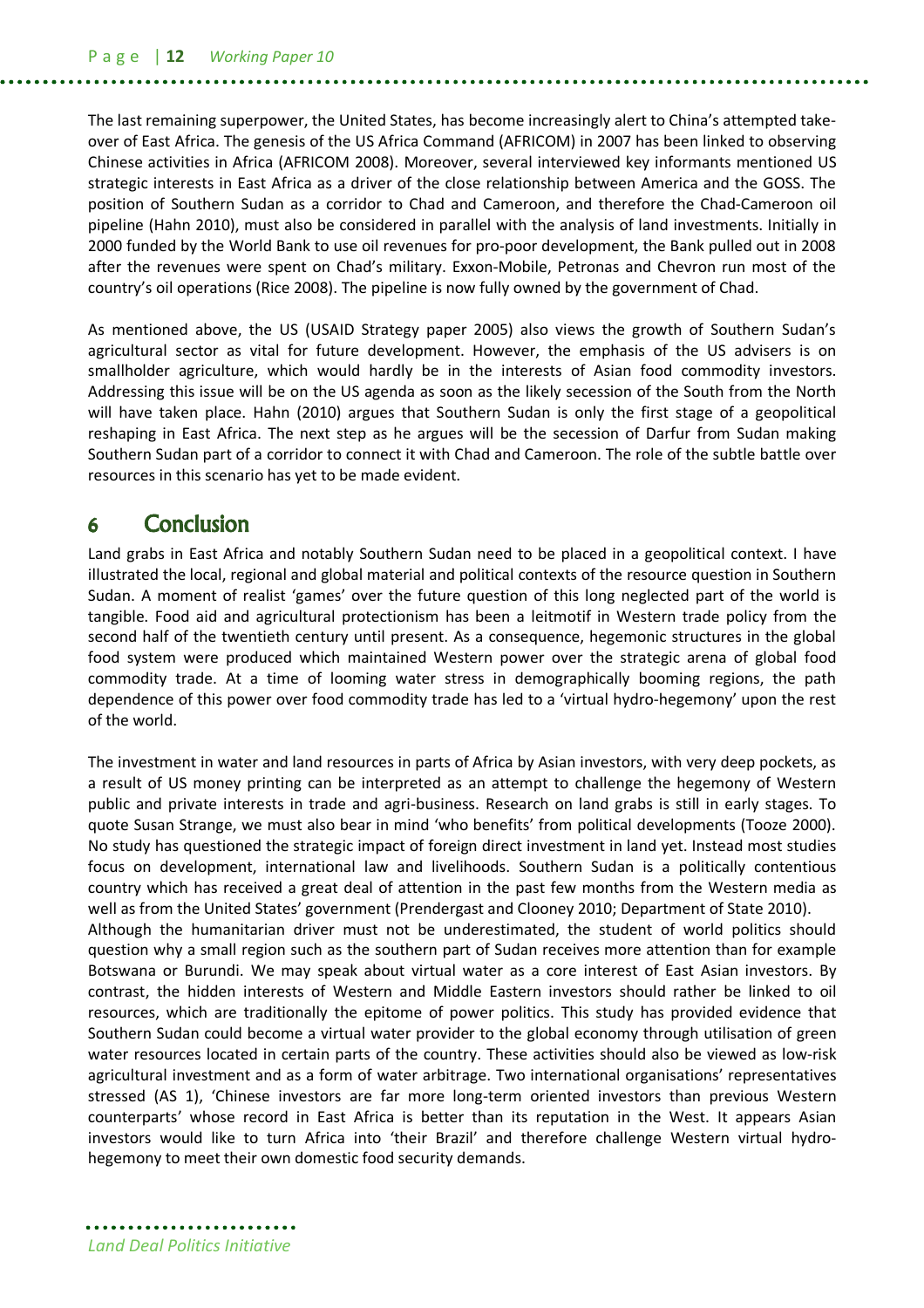The infrastructure investment plans mirror these long-term strategies of the new Asian 'dragons' on the move. The Western world has mobilised a large number of critical researchers, analysts, consultants and development experts to question grabbing of land in the national economic interest. Moreover, smallholder agriculture is openly advocated by American and European donor agencies to provide policy recommendations for sustainable agriculture. For the first time in post-war history, the West may face a severe encroachment on its agricultural hegemony over the rest of the world. The necessity to expand 'a country's virtual Lebensraum' at a time of water scarcity challenges the global order in the globally strategic field of food production.

Foreign direct investment in land may address global food asymmetries to mark the beginning of the end of Western hegemony. If China can succeed with its mega-port plans, it will cut shipping costs and time in unprecedented ways. This raises questions as to what extent alarmism in the Western world may be for humanitarian reasons or based on fear of political and economic futures.

The extension of the investing country's Lebensraum into one another may also mark a new era in global consumption patterns. Because high-value food is demanded in the economic centres of the world, investment in land may be viewed as an alternative means of achieving self-sufficiency. This can be called a risky strategy because it will depend on the marketing skills of a country like Egypt to make proper use of its comparative advantage for which it will have to compete with its neighbouring country Israel.

The phenomenon of 'land and water grabs' is as yet insufficiently researched. Future research should not only focus on regulatory means but also on political interests at a time of new global power struggles. During the Cold War, Africa was a hot spot for proxy wars. One can view investment in land through similar patterns. The world has experienced an economic revolution in the past decade but it is still recognisably structured politically as in the days of the Cold War. The current international food system (McMichael 2009) has been in place since the end of the Second World War without any adaptation to a changing global order. At a time of water scarcity, this system is outdated. In the absence of a truly fair and free trade system, clandestine foreign direct investment in land may be one option to challenge Western hegemony, which impacts on local societies are unforeseeable.

However, 'land grabs' represent a challenge to the neoliberal US-influenced global order by state capitalist models from the political economies of the East without democratic traditions. Camouflage of real political interests is thus the core method of counter virtual hydro-hegemony activities. The 'New Scramble for Africa' should thus be viewed from a power relations perspective. Only if one conceives the use of trade surpluses in the form of US dollars, one could speak of international funding being used for counter hegemony measures. At a time of currency wars (Spiegel 2010) between the US and China, with a high risk of a devaluated US Dollar through quantitative easing measures by the Federal Reserve Bank, the mobilisation of money in African land can be interpreted as one counter hegemony strategy by Asian investors. Whether or not a hidden agenda is behind 'land grabs', the paper has illustrated that water resources are at the heart of the investors' minds.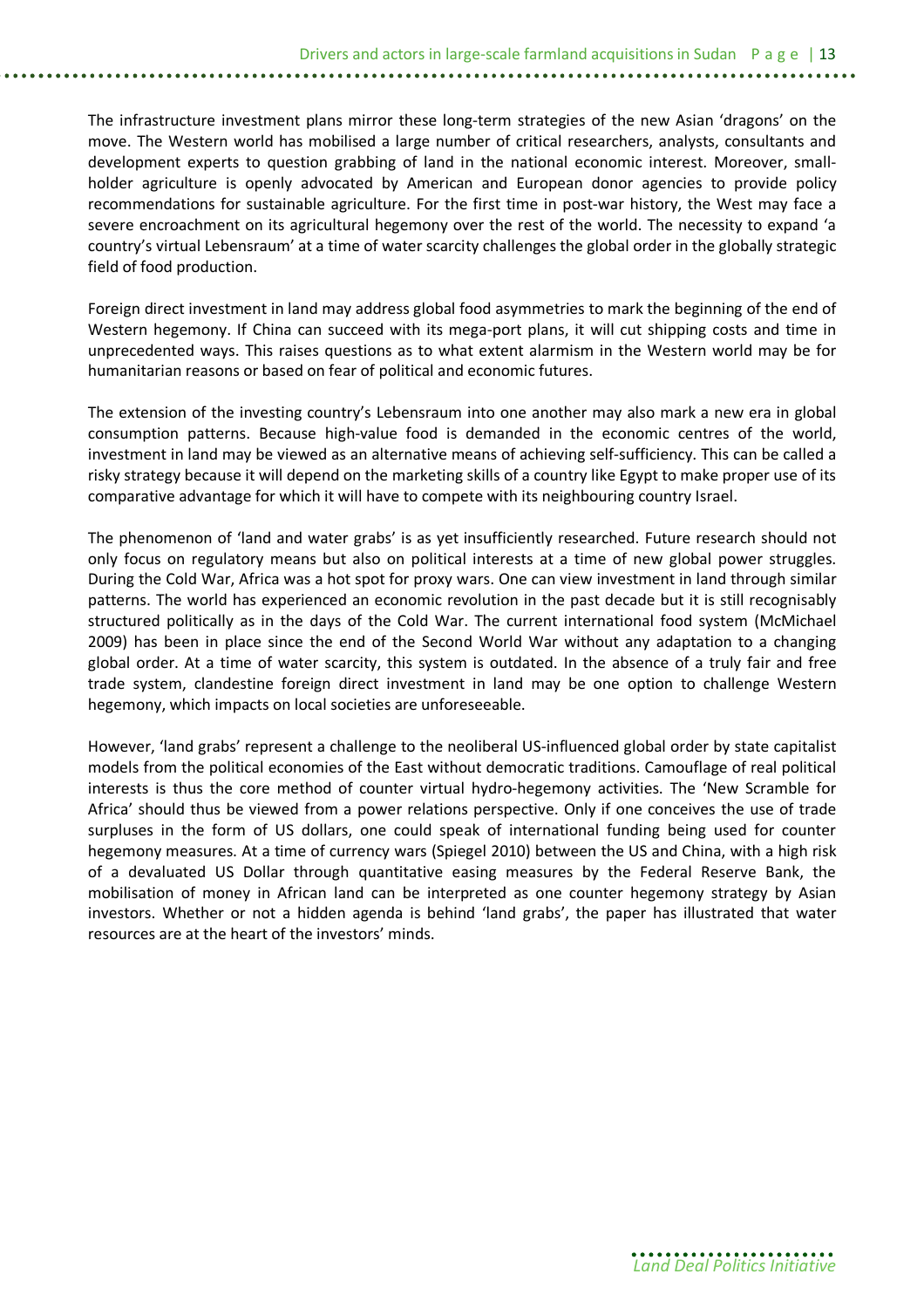# **References**

- **1.** Allan T (1997) 'Virtual water: a long term solution for water short Middle Eastern economies?' *SOAS Water Group Occasional Papers*. School of Oriental and African Studies, University of London: London.
- **2.** Allan T (2002) *The Middle East Water Question*. IB Tauris: London
- **3.** Amin S (2010) 'Exiting the Crisis of Capitalism or Capitalism in Crisis?' *Globalizations* 7(1): 261 273
- **4.** Anonymous (2010) 'CIA Factbook Egypt', *CIA World Factbook.* Accessed on 10 November 2010 at: https://www.cia.gov/library/publications/the-world-factbook/geos/eg.html
- **5.** Anonymous (2010) 'Lamu, Kenya, Port Development: Economic Boom, Cultural and Environmental Bust', *Natural Justice website.* Accessed on 20 November 2010 at: http://natural-justice.blogspot.com/2010/08/lamu-kenyaport-development-economic.html
- **6.** Anonymous (2010) 'Low-till farming', *Green Facts website.* Accessed on 20 November 2010 at: http://www.greenfacts.org/glossary/jkl/low-till-farming.htm
- **7.** Anonymous (2010) 'OECD-FAO Agricultural Outlook 2010-2019' Paris: OECD.
- **8.** Anonymous (2010) 'World Agricultural Supply and Demand Estimates' USDO Agriculture. Washington, D.C.
- **9.** Beja P and Mwakio P (2010) 'Lamu port project enters tendering stage' *The Standard 14 September 2010*. Nairobi: Kenya
- **10.** Blackmore D and Whittington D (2008) 'Opportunities for Cooperative Water Resources Development on the Eastern Nile: Risks and Rewards' An Independent Report of the Scoping Study Team to the Eastern Nile Council of Ministers.
- **11.** Byerlee D and Deininger K (2010) *Rising Global Interest in Farmland: Can it yield sustainable and equitable benefits?* World bank: Washington
- **12.** Carmody P (2011) *The New Scramble for Africa.* Polity: London.
- **13.** Carr EH (2001) *The Twenty Years' Crisis: 1919-1939.* Basingstoke: Palgrave.
- **14.** Cascao AELF (2008) 'Ethiopia–Challenges to Egyptian hegemony in the Nile Basin' *Water Policy 10 (Supplement 2)*: 13-28.
- **15.** Cascao AELF (2009) *Political Economy of Water Resources Management and Allocation in the Eastern Nile River Basin*. Unpublished PhD Thesis. King's College: London.
- **16.** Cohen SB (2009) *Geopolitics: The Geography of International Relations.* Lanham, Rowman & LIttlewood Publishers, Inc.: Lanham MD, USA.
- **17.** Cotula L, Vermeulen S, Leonard R and Keeley J (2009) *Land Grab or Development Opportunity: Agricultural Investment and International Land Deals in Africa*. IIED/FAO/IFAD: London/Rome.
- **18.** Council NS (1974) 'National Security Study Memorandum 200' Accessed on 20 November 2010 at: http://www.noi.org/sd2012/keynote/1974\_kissinger\_memo.pdf
- **19.** Dalby S and Tuathail Già (1998) *Rethinking Geopolitics*. Routledge: New York.
- **20.** de Schutter O (2009) 'Large-Scale Land Aqusitions and Leases: A Set of Minimum Principles and Measures to Address the Human Rights Challenge' *Human Rights Council Thirteenth Session (Agenda item 3)*. United Nations: New York.
- **21.** Drulak P (2006) 'Between Geopolitics and Anti-Geopolitics: Czech Political Thought' *Geopolitics* 11(3): 420-438.
- **22.** Falkenmark M (2003) 'Freshwater as shared between society and ecosystems: from divided approaches to integrated challenges' *Philosophical Transactions of the Royal Society: Biological Sciences* 358(1440): 2037-2049.
- **23.** Fisher-Thompson J (2009) 'Clinton, Africa Experts Laud Kenya Constitution Reform Process', *America.gov website.* Accessed on 20 November 2010 at: http://www.america.gov/st/democracyhrenglish/2009/December/200912081350591EJrehsiF6.330073e-02.html?CP.rss=true
- **24.** Funk M (2010) 'Will Global Warming, Overpopulation, Floods, Droughts And Food Riots Make This Man Rich?' *Rolling Stone Magazine*. New York.
- **25.** Gills B (2010) 'The Swinging of the Pendulum: The Global Crisis and Beyond' *Globalizations* 7(1): 513 522
- **26.** GTZ (2009) 'Foreign Direct Investment (FDI) in land in developing countries' GTZ: Eschborn.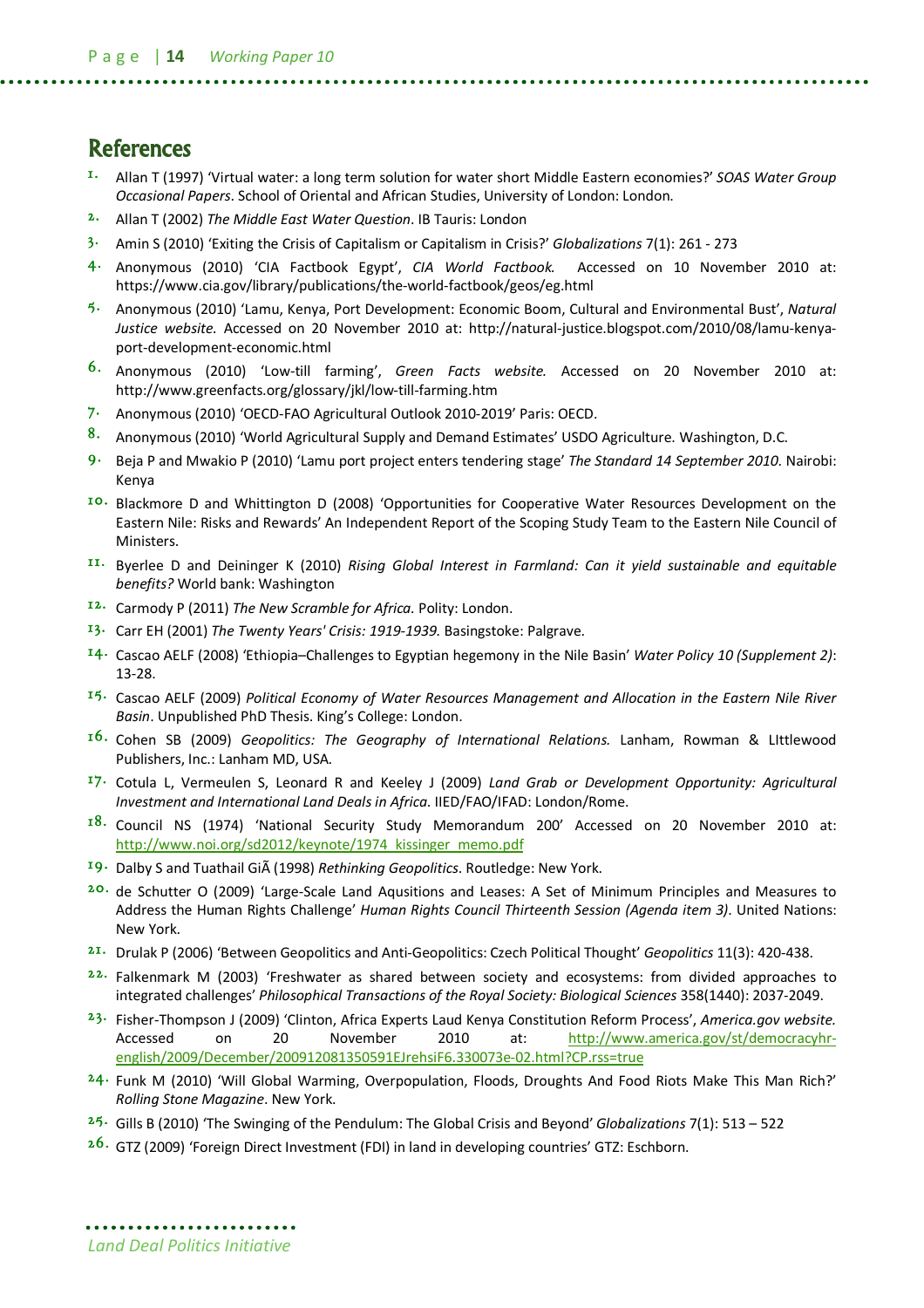- **27.** Hahn N (2010) 'Celebrities and the Taylor trial: Justice and false consciousness', *Pambazuka News.* Accessed on 20 November 2010 at: http://www.pambazuka.org/en/category/features/67175
- **28.** Hanson S (2007) 'U.S. Africa Command (AFRICOM)', *Council on Foreign Relations website.* Accessed on 20 November 2010 at: http://www.cfr.org/publication/13255/us\_africa\_command\_africom.html
- **29.** Howell PP, Locks JM, et al. (1988) *The Jonglei Canal*. Cambridge University Press: Cambridge.
- **30.** Jung A, Mahler A, Schmitz GP and Wagner W (2010) 'The spectre of protectionism: World faces new wave of currency wars' *Der Spiegel*. Accessed on 1 August 2012 at: http://www.spiegel.de/international/world/thespecter-of-protectionism-world-faces-new-wave-of-currency-wars-a-721044.html
- **31.** Kelly RE (2006) 'American Dual Containment in Asia' *Geopolitics* 11(4): 705-725.
- **32.** Livingstone I (1985) 'The Common Property Problem and Pastoral Economic Behaviour' *Discussion Paper 174*. University of East Anglia School of Development Studies: Norwich, UK
- **33.** Mamadouh V and Dijkink G (2006) 'Geopolitics, geography and international relations: The politics of geopolitical discourse' *Geopolitics* 11(3): 349-366.
- **34.** McKinsey (2009) *Charting our Water Future: Economic frameworks to inform decision-making*. McKinsey: London.
- **35.** Morris M and Binswanger H (2009) *Awakening Africa's Sleeping Giant: Prospects for Commercial Agriculture in the Guinea Savannah Zone and Beyond*. World Bank and FAO: Washington, DC
- **36.** O Tuathail G, Dalby S, et al. (2006) *The geopolitics reader*. Routledge: London.
- **37.** O'Brien J (1981) 'Sudan: An Arab Breadbasket' *MERIP Reports*. Middle East Research and Information Project: Washington, DC.
- **38.** Ondari J (2010) 'Countdown starts for Lamu project' *Daily Nation,* 14 September 2010. Nairobi.
- **39.** Palmer R (2010) 'Would Cecil Rhodes have signed a Code of Conduct? Reflections on Global Land Grabbing and Land Rights in Africa, Past and Present' *African Studies Association of the UK, Biennial conference*. University of Oxford: Oxford.
- **40.** Rice X (2008) 'World Bank pulls out of pioneering deal with Chad' *The Guardian*, 11 September 2008. London.
- **41.** Sambu Z (2010) 'State seeks Lamu port and transport corridor Investors' *Business Daily,* 14 September 2010. Nairobi.
- **42.** Smaller C and Mann H (2009) 'A Thirst for Distant Lands: Foreign investment in agricultural land and water Winnipeg' *International Institute for Sustainable Development.*
- **43.** Sojamo S (2010) 'Merchants of Virtual Water: The "ABCD" of Agribusiness TNCs and Global Water Security' *MSc Dissertation*. King's College London: London.
- **44.** Steduto P (2010) 'Soil Fertility in Southern Sudan' M. Keulertz. Rome.
- **45.** UNPFA (2006) 'Sudan Census' *UNPFA Population Support Unit*. Khartoum.
- **46.** USAID (2005) 'USAID/Sudan 2006-08 Strategy Statement', *USAid Website.* Accessed on 20 November 2010 at: http://www.usaid.gov/locations/sub-saharan\_africa/countries/sudan/docs/sudan\_strategy.pdf
- **47.** von Braun J and Meinzen-Dick R (2009) 'Land grabbing by foreign investors in developing countries: Risks and opportunities'. IFPRI: Washington DC.
- **48.** von Witzke H, Noleppa S and Schwarz G (2009) 'The End of the Agricultural Treadmill: Implications for World Food Security', *Global Agricultural Market Trends: The Roles of Energy Prices and Biofuel Production.* Humboldt University: Berlin.
- **49.** Warner J and Zeitoun M (2006) 'Hydro-hegemony: a framework for analysis of trans-boundary water conflicts' *Water Policy* 8: 435-460.
- **50.** Waterbury J (2002) *The Nile Basin: National Determinants of Collective Action*. Yale University Press: New Haven.
- **51.** Wilkinson J (2010) 'The Globalization of Agribusiness and Developing World Food Systems' *Monthly Review*.
- **52.** Yunlai X and Fengying N (2009) 'A Report on the Situation of China's Food Security' I. WFP, FAO. China Agricultural Science and Technology Press: Beijing
- **53.** Zeitoun M and Allan T (2010) 'Virtual water "flows" of the Nile Basin, 1998 2004: A first approximation and implications for water security' *Global Environmental Change* 20(2): 229-242.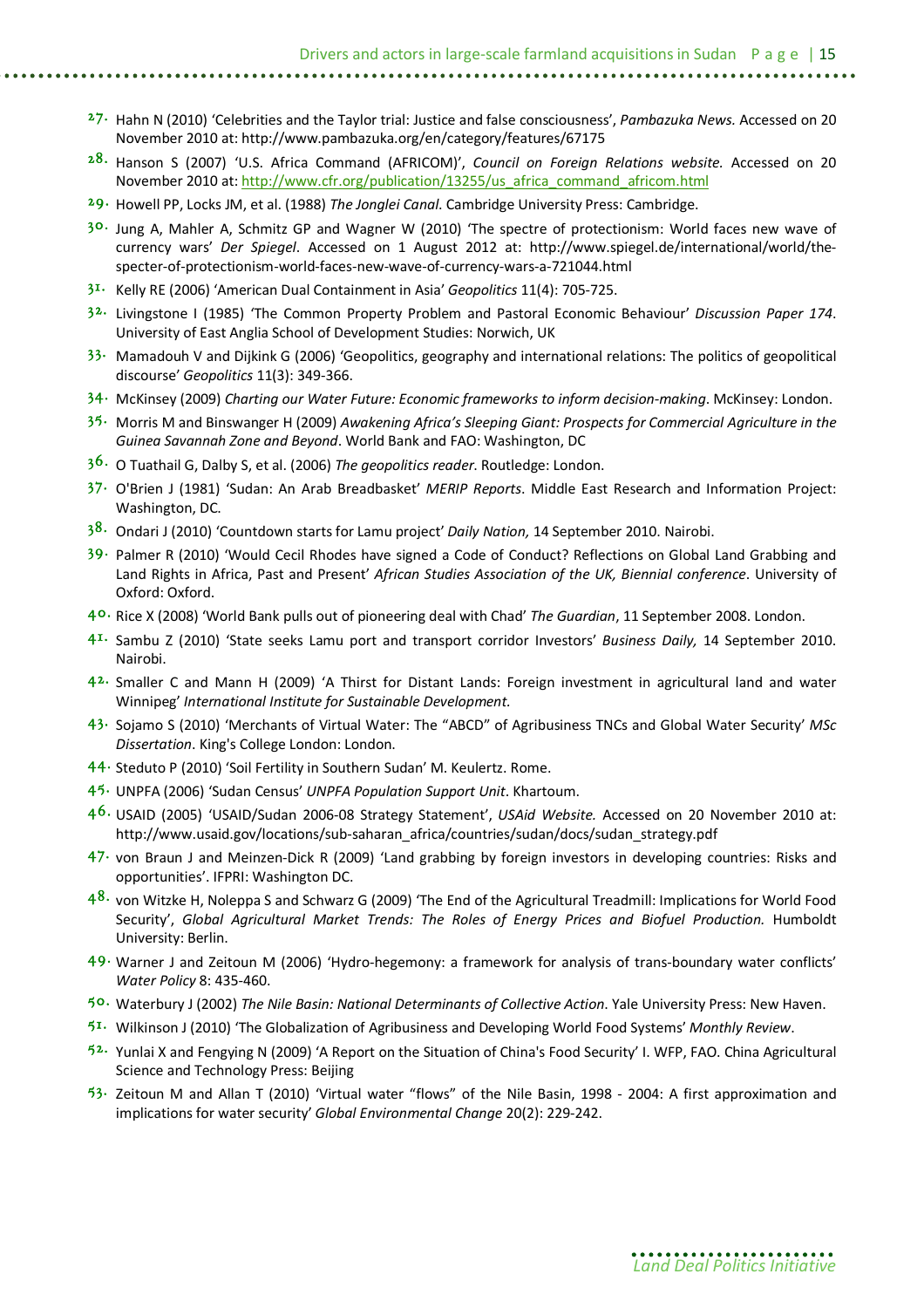# **LDPI Convenors**

**Saturnino M Borras Jr** is Associate Professor of Rural Development Studies at the International Institute of Social Studies (ISS), The Hague. He helps coordinate the work of the Initiatives in Critical Agrarian Studies (ICAS) hosted by the Resources, Livelihoods and Environment (RELIVE) Research Cluster at ISS. He was the Canada Research Chair in International Development Studies at Saint Mary's University in Halifax, Nova Scotia in 2007–2010 and an Adjunct Professor in the College of Humanities and Development Studies (COHD) of the China Agricultural University in Beijing. As a Fellow of the Transnational Institute (TNI) in Amsterdam, he is actively involved in its 'Agrarian Justice' Program. He is also a Fellow of Food First/Institute for Food and Development Policy in Oakland, California. Publications include: *Pro-Poor Land Reform: A Critique* (2007) and *Transnational Agrarian Movements Confronting Globalization* (2008, co-edited with M. Edelman and C. Kay). He has ongoing research projects on global land grabbing, biofuels and the politics of transnational agrarian movements. Email: borras@iss.nl

**Ruth Hall** is a Associate Professor at the Institute for Poverty, Land and Agrarian Studies (PLAAS) at the University of the Western Cape in South Africa. Her research interests include land and agrarian reforms, rural labour markets and farm worker rights, agricultural commodity chains, and the politics of rural development. She holds a Masters degree in Development Studies from the University of Oxford, where she is completing her doctoral studies. Publications include an edited volume entitled *Another Countryside? Policy Options for Land and Agrarian Reform in South Africa*; with Lungisile Ntsebeza, eds.; T*he Land Question in South Africa: The Challenge of Transformation and Redistribution*; and with Cherryl Walker, Anna Bohlin and Thembela Kepe, eds., *Land, Memory, Reconstruction, and Justice: Perspectives on Land Claims in South Africa*. She is Book Reviews Section Co-Editor of the *Journal of Peasant Studies*. Email: rhall@plaas.org.za

**Ian Scoones** is a Professorial Fellow at the Institute of Development Studies (IDS), University of Sussex, UK. He has a background in agricultural ecology and his interdisciplinary research links the natural and social sciences and focuses on the relationships between science and technology, local knowledge and livelihoods and the politics of policy processes. He has worked on issues such as pastoralism and rangeland management, soil and water conservation, biodiversity and environmental change, land and agrarian reform, dryland agricultural systems, crop biotechnology and animal health science policy, mostly in Africa. He is currently co-director of the ESRC Social, Technological and Environmental Pathways to Sustainability (STEPS) Centre at Sussex and Joint Convenor of the Future Agricultures Consortium. Key publications include: *Science, Agriculture and the Politics of Policy: The Case of Biotechnology in India* (Orient Longman, 2006) and *Land Reform in Zimbabwe: Myths and Realities* (James Currey, 2010). He is a member of the Editorial Collective of the *Journal of Peasant Studies*. Email: I.Scoones@ids.ac.uk

**Ben White** is Professor of Rural Sociology at the International Institute of Social Studies (ISS) and Professor of Social Sciences at the University of Amsterdam in the Netherlands. He is part of the Resources, Environment and Livelihoods (RELIVE) Research Cluster at ISS. He has carried out research on the themes of agrarian change, social differentiation of the peasantry, contract farming, rural labour, land policies, among others, mainly in Indonesia. He has published extensively on these themes. For seventeen years, he was co-editor of *Development and Change*, until mid-2009. Email: white@iss.nl

**Wendy Wolford** is the Polson Professor of Development Sociology at Cornell University. Her research interests include the political economy of development, social movements, land distribution and agrarian societies. Key publications include *To Inherit the Earth: The Landless Movement and the Struggle for a New Brazil* (co-authored with Angus Wright, Food First Books, 2003) and *This Land is Ours Now: Social Mobilization and the Meaning(s) of Land in Brazil* (2010, Duke University Press). She is a member of the Editorial Collective of the *Journal of Peasant Studies*. Email: www43@cornell.edu